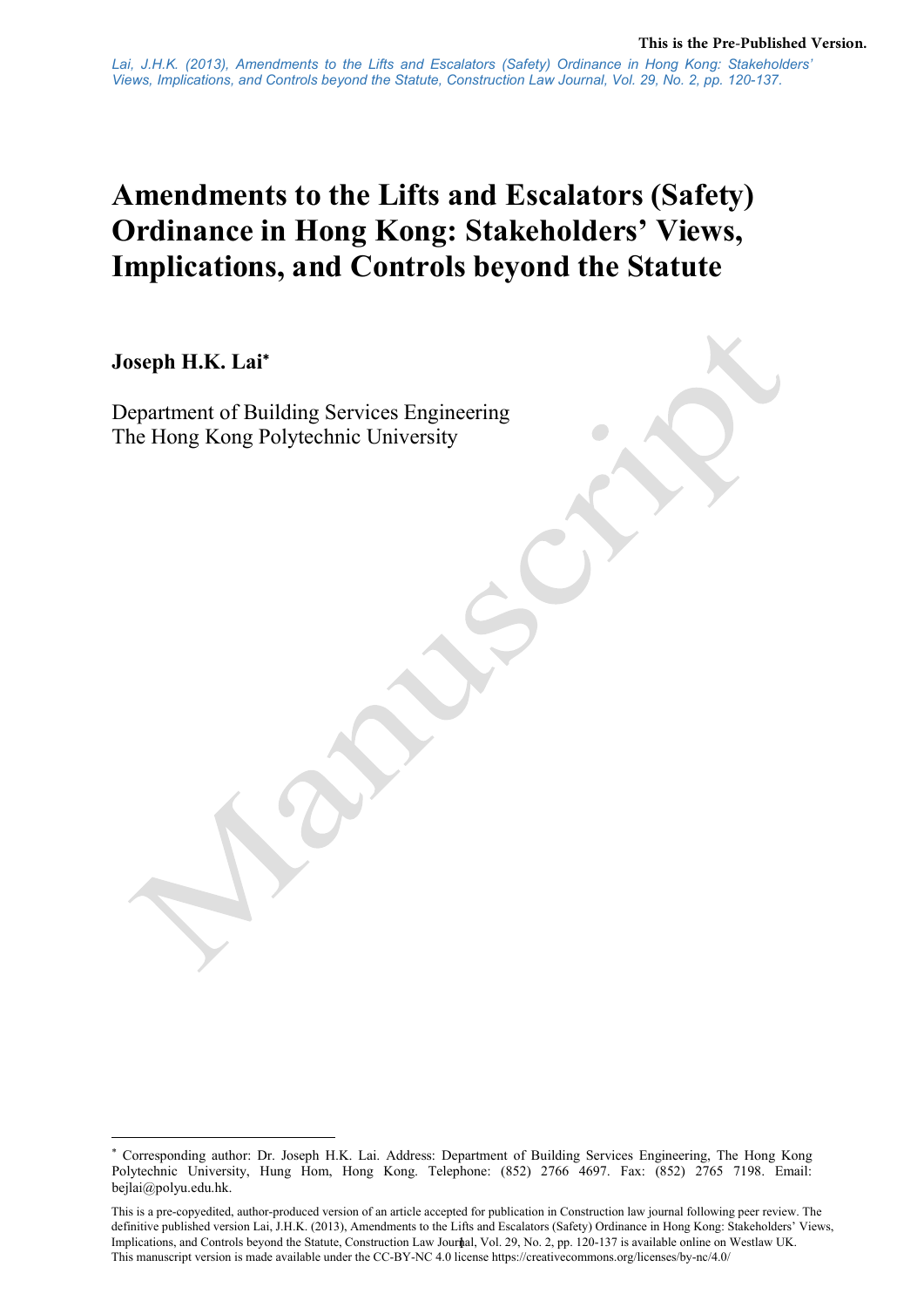#### Introduction

-

Worldwide many metropolises, including Hong Kong, are increasingly constructed with tall buildings and even skyscrapers. For ensuring proper design, construction and operation of the building facilities in Hong Kong, a range of regulatory controls have been in force.<sup>1</sup> In particular, the Lifts and Escalators (Safety) Ordinance, Cap 327 ('the LESO'),<sup>2</sup> lays down the statutory requirements governing the safety of lifts and escalators. According to the government's record, there were about 58,000 lifts and 8,000 escalators, which are essential means of vertical transportation for numerous end users of the high-rise buildings.<sup>3</sup>

 Unfortunately, an unprecedented lift incident occurred on 25 October 2008. Seven of the eight suspension ropes of a lift car serving the Shin Nga House, a 35-storey building of the Fu Shin Estate in Tai Po, were broken. Consequently, the lift car plunged to the ground floor.<sup>4</sup> After this incident and some others thereafter,<sup>5,6</sup> the safety of lifts and escalators has become a grave concern of the society. In response, the government took a series of actions, including a review of the existing provisions of the LESO and the launch of a public consultation which sought to solicit the views of the stakeholders on a number of proposed amendments to the LESO.

In the past, legal research in the built environment used to focus on construction of new buildings.<sup>7</sup> Recently, studies which investigated legal matters concerning existing buildings, e.g. heritage buildings,<sup>8</sup> have grown. In fact, public consultations on legislative amendments have increased in the post-1997  $era<sup>9</sup>$  and an analysis of emotions should help realise the social nature of regulation,<sup>10</sup> but research studies on the stakeholders' perceptions of legislative amendments and the implications of regulatory changes on the Hong Kong society remains limited. In order to provide a better understanding of these issues, a longitudinal study spanning the initiation, consultation and final stages of making amendments to the LESO was carried out.

The first part of the study, as reported in the next section, was to obtain an overview of lifts and escalators safety in Hong Kong. Then a comparative analysis was performed based on the stakeholders' views on the proposed amendments to the LESO, which were collected from two surveys - one conducted by the government and the other by the professional institutions in the building sector. The proposed amendments which received just fair supports were identified, followed by analysing the factors leading to these findings and

<sup>&</sup>lt;sup>1</sup> J. Lai, F. Yik, K.T. Chan, W.L. Lee and C.K. Chau, "Regulatory controls on building services works in Hong Kong" (2011) 27 Construction Law Journal, 457.

<sup>&</sup>lt;sup>2</sup> Enacted in 1960, the LESO is to provide for the design and construction, and the maintenance in safe working order of lifts and escalators, for the examination and testing thereof and for matters connected with the purposes aforesaid.

<sup>&</sup>lt;sup>3</sup> With a limited land area of 1,104 square kilometres yet a population of over 7 million, Hong Kong is densely built with high-rise buildings.

<sup>&</sup>lt;sup>4</sup> Electrical and Mechanical Services Department, Technical Report on the Lift Incident on 25 October 2008 at Shin Nga House, Fu Shin Estate, Tai Po (Hong Kong: 2008).

<sup>&</sup>lt;sup>5</sup> Electrical and Mechanical Services Department, Report on Lift Incident on 9 November 2008 at Lift No. 4, Wan Lam House, Wan Tau Tong Estate, Tai Po (Hong Kong: 2008).

<sup>&</sup>lt;sup>6</sup> Electrical and Mechanical Services Department, Technical Report on Lift Incident on 11 January 2009 at Heng Shan House, Heng On Estate, Ma On Shan (Hong Kong: 2009).

<sup>7</sup> Examples include: O. Perez, "Using Private-Public Linkages to Regulate Environmental Conflicts: The Case of International Construction Contracts" (2002) 29 Journal of Law and Society 77; and N. Gould, "NEC3: Construction Contract of the Future?" (2008) 24 Construction Law Journal 286.

<sup>8</sup> D. Lung, "Built Heritage in Transition: A Critique of Hong Kong's Conservation Movement and the Antiquities and Monuments Ordinance" (2012) 42 Hong Kong Law Journal 121.

<sup>&</sup>lt;sup>9</sup> For example: A. Upham, "Counting the Cost in Hong Kong: The Consultation Paper on Wasted Costs in Criminal Cases" (2006) 14 Asia Pacific Law Review 193.

<sup>&</sup>lt;sup>10</sup> B. Lange, "The Emotional Dimension in Legal Regulation" (2002) 29 Journal of Law and Society 197.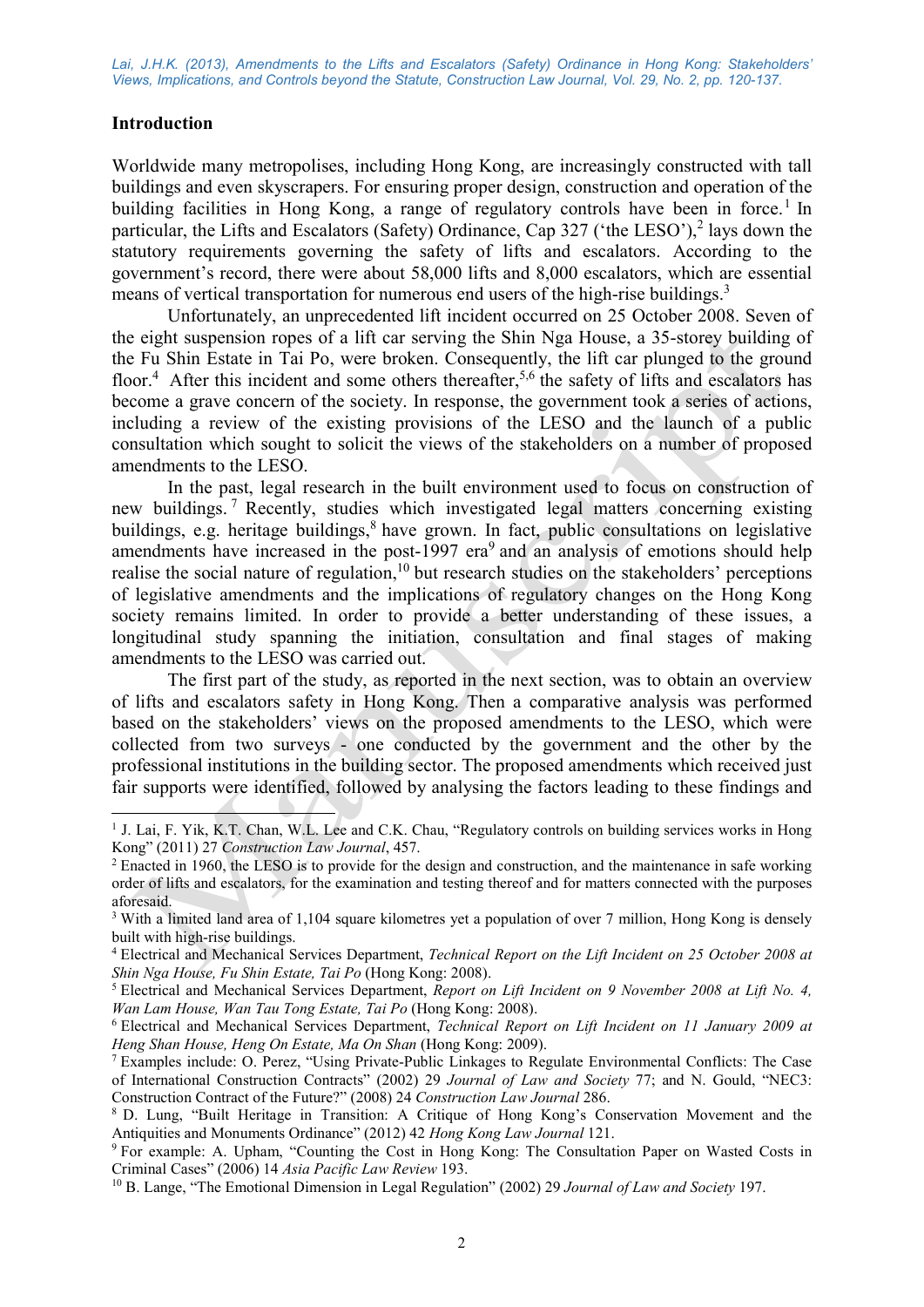the implications of the amendments eventually made to the LESO. Finally, the relevant common law principles, which impose governances besides those stipulated in the statute for ensuring lifts and escalators safety, were examined by a review of the courts' judgments for two important precedents concerning management and use of escalators.

#### Lifts and Escalators Safety

-

Under the LESO, safety certification of lifts and escalators must be carried out by registered lift engineers and registered escalator engineers, respectively.<sup>11</sup> Only competent lift workers and competent escalator workers meeting the employment requirements are authorised to carry out relevant works independently.<sup>12</sup> By virtue of s.27G of the LESO, two codes of practice, one focussing on design and construction <sup>13</sup> and the other on testing and maintenance,<sup>14</sup> were established to provide practical guidelines on the carrying out of lift and escalator works.

Part IV of the LESO, in particular, stipulates the statutory requirements on maintenance and examination of lifts and escalators and testing of safety equipment provided therefor. Essentially, the setting of the requirements is technology-based rather than systemsbased,<sup>15</sup> or performance- or management-based.<sup>16</sup> A number of time-based maintenance and examination works are prescribed in ss.19, and 21 to 24 of the LESO, including: (i) periodic maintenance of lifts and escalators; (ii) periodic examination of lifts; (iii) periodic examination of escalators; (iv) periodic testing of safety equipment of lifts; and (iv) periodic testing of safety equipment of escalators. Table 1 shows a summary of the tasks needed for accomplishing these works and the frequencies for their execution.

The Director of Electrical and Mechanical Services (DEMS), i.e. the enforcing authority of the LESO, is empowered by s.27 to prohibit use and operation of a lift or escalator where he, among other things, is not satisfied that the provisions of s.19 are being complied with in respect of a lift or escalator; or has received a report from a registered lift engineer or a registered escalator engineer that such engineer is not satisfied that a lift or escalator and all machinery and equipment connected therewith or the safety equipment provided for a lift or escalator, or both, as the case may be, is or are in safe working order.

Although the statutory maintenance requirements and the powers of the authority for ensuring the safety of lifts and escalators are clearly specified in the LESO, the number of lift incidents, as summarised in Table 2, soared from 2008 to 2009 and remains high recently.

Further to implementing a package of safety improvement measures after the spate of lift incidents in late 2008, the government conducted a review of the LESO with a view to

<sup>&</sup>lt;sup>11</sup> 'Registered escalator engineer' means a person whose name is on the register of escalator engineers and 'registered lift engineer' means a person whose name is on the register of lift engineers. Both of these registers are kept under s.5 of the LESO, and the duties of the engineers are specified in s.11A.

<sup>12</sup> Pursuant to s.29A of the LESO, 'competent lift workers' and 'competent escalator workers' who are under the employment of registered lift contractors and registered escalator contractors, as appropriate, are respectively authorised to carry out lift works and escalator works independently and to supervise others to perform such works.

 $13$  Electrical and Mechanical Services Department, Code of Practice on the Design and Construction of Lifts and Escalators (Hong Kong: 2010).

 $14$  Electrical and Mechanical Services Department, Code of Practice for Lift Works and Escalator Works (Hong Kong: 2010).

<sup>15</sup> N. Gunningham, "Integrating Management Systems and Occupational Health and Safety Regulation" (1999) 26 Journal of Law and Society, 192.

<sup>&</sup>lt;sup>16</sup> C. Coglinaese and D. Lazer, "Management-Based Regulation: Prescribing Private Management to Achieve Public Goals" (2003) 37 Law & Society Review 691.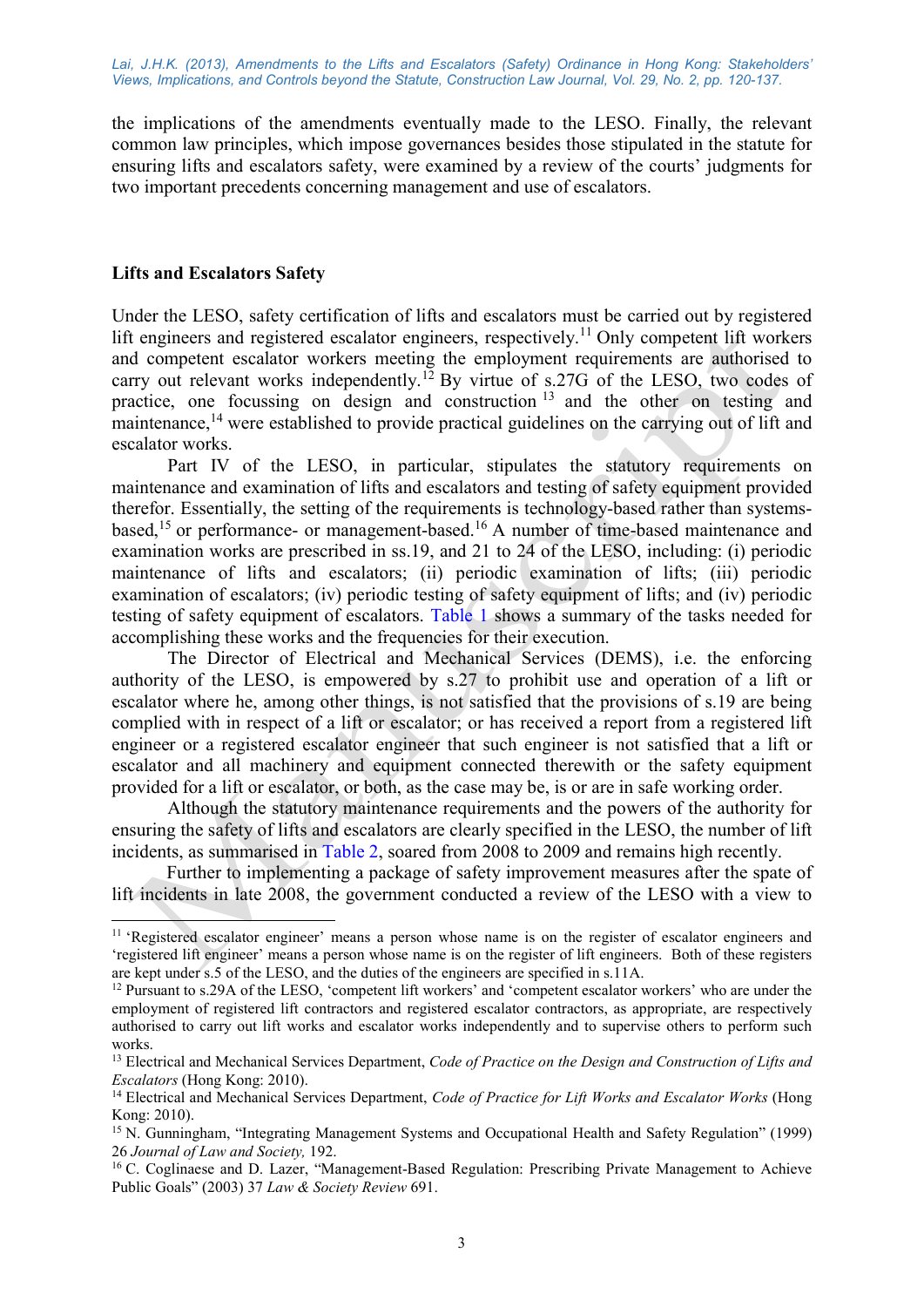improving the operational efficiency of the enforcement work, tightening up the control of maintenance practices, and coping with technological advancement and increasing expectation of the public on lift and escalator safety. As a result, the following five areas were identified for further study and exploring practical solutions to strengthen the regulatory framework on lift and escalator safety: $<sup>1</sup>$ </sup>

- 1 review of the regulatory regime for the public housing estates and government buildings;
- 2 upgrading of the qualification requirements for registration as lift and escalator engineers;
- 3 introduction of a registration system for lift and escalator workers;
- 4 streamlining of existing regulatory processes; and
- 5 increase of the penalty level of offences under the LESO.

## Public Consultation and Survey Results

-

For seeking the views of the stakeholders on the proposed legislative amendments for the above areas, the government launched a three-month consultation on 30 November 2009. During the consultation period, press conference and forums, etc. were held to publicise the proposals and encourage the general public to respond to the consultation.<sup>18</sup> In parallel, the government invited a number of professional institutions, the members of which are key players in looking after the operation and upkeep of facilities in buildings, to comment on the proposed amendments.

With the support given by the local offices of nine other building-related institutions, <sup>19</sup> the Building Services Operation and Maintenance Executives Society  $(BSOMES)^{20}$  organised an open forum to provide a platform for interested practitioners to discuss on the proposals and, at the same time, gather their views and opinions. For the latter purpose, a questionnaire designed based on the questions contained in the consultation paper was distributed and collected in two ways: first, each forum participant was requested to complete a hard copy of the questionnaire and return it at the end of the forum; second, an electronic copy of the questionnaire was disseminated through emails to all members of the BSOMES, inviting them to complete and return it by the deadline.

According to the government's report,<sup>21</sup> there were  $1,038$  written submissions, 503 online responses and 126 feedbacks collected during the consultation forums and meetings. The summary of the report shows that the total number of responses to each consulted item ranged between 742 and 769, and they came from three groups of stakeholders:

1 'General public' - public, lift/escalator owners, incorporated owners' committee and property management companies;

<sup>&</sup>lt;sup>17</sup> Development Bureau, *Consultation Paper on the Amendment Proposals to the Lifts and Escalators (Safety)* Ordinance (Hong Kong: 2009).

<sup>&</sup>lt;sup>18</sup> Development Bureau, Paper on 'Public Consultation on Legislative Amendment Proposal to the Lifts and Escalators (Safety) Ordinance, Chapter 327' (Hong Kong: 2010).

<sup>19</sup> Asian Institute of Intelligent Buildings; International Facility Management Association; Royal Institution of Chartered Surveyors; The Chartered Institution of Building Services Engineers; The Hong Kong Institution of Engineers (Safety Specialist Committee); The Hong Kong Institute of Housing; The Hong Kong Institute of Surveyors; The Institute of Measurement and Control; The Society of Operations Engineers.

 $20$  Incorporated on 26 April 2000 as a non-profit-making organization, BSOMES is the leading learnt society conglomerating the professionals responsible for operating and maintaining buildings in Hong Kong.

<sup>&</sup>lt;sup>21</sup> Development Bureau, *Paper on 'Public Consultation on Legislative Amendment Proposal to the Lifts and* Escalators (Safety) Ordinance, Chapter 327' (Hong Kong: 2010).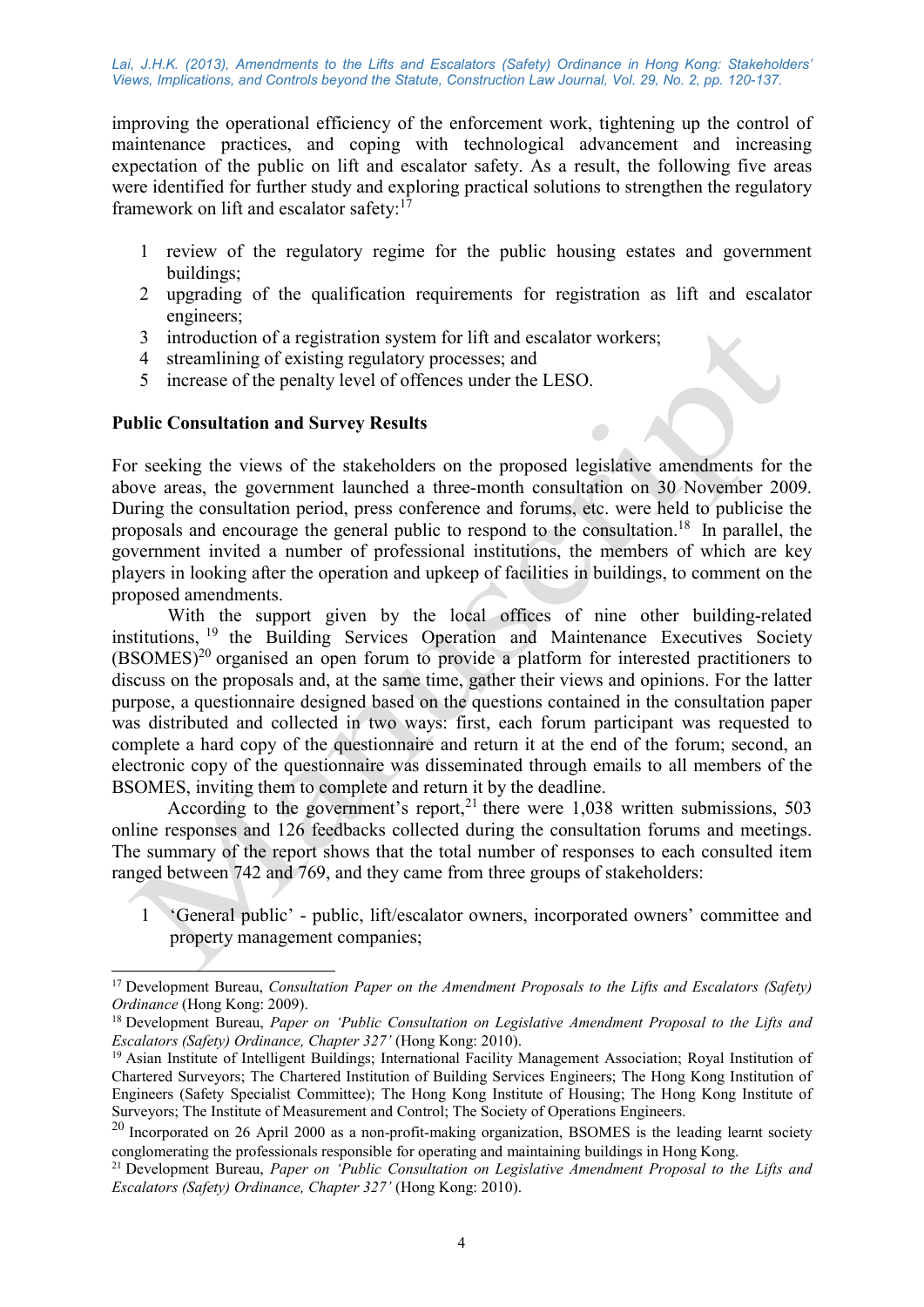- 2 'Trade' registered contractors, registered engineers, workers, the Lift & Escalator Contractors Association, the Registered Elevator & Escalator Contractors Association Limited, and the Hong Kong General Union of Lift and Escalator Employees; and
- 3 'Professional institutions' The Hong Kong Institution of Engineers, The Institution of Mechanical Engineers (HK Branch), The International Association of Elevator Engineers (HK and China Branch), The Institution of Engineering and Technology, and The Society of Operations Engineers (Hong Kong Region).

Through the survey of the BSOMES, a total of 234 questionnaires completed with valid data were collected. With all of them being experienced practitioners, the respondents on average had 16.6 years of work experience and the most experienced respondent had worked in the field for 40 years. The majority worked as building/facility manager, followed by building owner, consultant, and lift/escalator contractor. There were 51 registered professional engineers<sup>22</sup> (RPEs), 10 registered lift or escalator engineers, and four competent lift or escalator workers among the respondents.

Drawn on the above two surveys, the proportions of respondents who agreed to, disagreed to, or had no comment on (or being neutral to) the consulted items were obtained (Table 3). In general, the respondents indicated their supports to most of the proposed amendments. But for some particular items, as discussed in the following, the supports were just fair.

# Upgrading the qualification requirements for registration as lift and escalator engineers

56.3% of those surveyed by the government supported to upgrade the qualification requirements for registration as lift and escalator engineers. Referring to the detailed statistics of the Development Bureau,  $2361.6\%$  of the general public supported this proposal whereas 57.5% of the trade practitioners indicated their objections. The comments given from those who were against this proposal include: (i) upgrading the qualification requirement to 'a bachelor degree of relevant discipline plus four years relevant experience' would be sufficient; (ii) concerns about the sufficiency of RPEs in the market to provide services in lift and escalator industry after the transitional period; (iii) even if the applicant possessed the prerequisites for RPE, two years relevant working experience was not enough.

At the time of the consultation, a candidate who is in possession of a qualification at, or higher than, a higher diploma or higher certificate in mechanical engineering, electrical engineering, electronic engineering or building services engineering issued by one of the recognised institutions, and either (a) has completed an apprenticeship in a suitable discipline of not less than 2 years, and has not less than 3 years' subsequent working experience, or (b) has not less than 5 years' relevant working experience, may seek registration as a lift and escalator engineer. In the consultation paper, it was proposed to adopt the qualification of RPE of suitable disciplines with at least 2 years' relevant working experience as the prerequisite criteria for becoming lift and escalator engineers. Apart from the abovementioned qualification requirements, written examination and interview currently adopted for assessing the conversance of the candidates for registration as lift and escalator engineers

-

<sup>&</sup>lt;sup>22</sup> 'Registered professional engineer' means a person whose name in the register established under s.7 of the Engineers Registration Ordinance (Cap 409). A person may be registered as a registered professional engineer if, among other requirements, he is a member of the Hong Kong Institution of Engineers or equivalent, has had at least one year of relevant professional experience in Hong Kong before the date of his application for registration and is ordinarily resident in Hong Kong.

<sup>&</sup>lt;sup>23</sup> Development Bureau, Paper on 'Public Consultation on Legislative Amendment Proposal to the Lifts and Escalators (Safety) Ordinance, Chapter 327' (Hong Kong: 2010).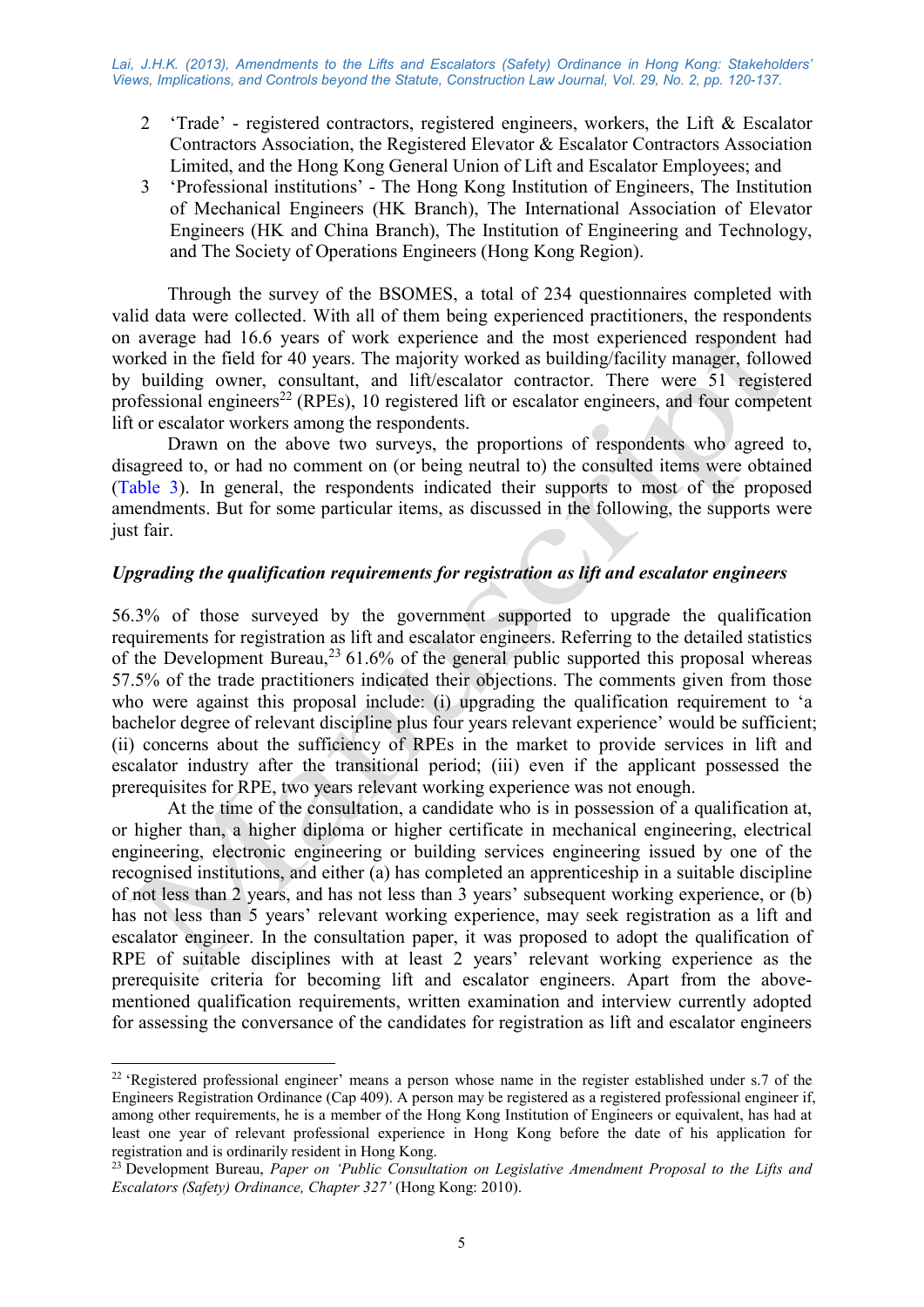will continue to be employed. Though not documented in the Development Bureau's report, the reluctance of the existing trade practitioners to upgrading their qualifications to meet the new requirement is a possible reason for those who did not support this proposal.

#### Transitional arrangement for registration as lift and escalator engineers

Without an established practice for registered lift and escalator engineers registering as RPE, only 16 of the 44 registered lift and escalator engineers who are in possession of the qualification and experience have acquired the RPE status whilst RPEs not practicing in this field usually lack the hands-on experience on examination of lifts and escalators.<sup>24</sup> Since immediate and full adoption of RPE as a qualification requirement for lift and escalator engineers may render difficulties in having sufficient qualified practitioners to cater for the statutory examination and testing of lifts and escalators, it was recommended that: (i) existing registered lift and escalator engineers can retain their statutory status when the new qualification requirement comes into force; (ii) as an interim measure, degree-holders in suitable disciplines with 4 years' relevant working experience will be eligible for registration as lift and escalator engineers; and (iii) this interim measure will be dropped when there are enough RPEs meeting the new requirement.

Unlike the moderate (61.8%) supports surveyed by the BSOMES, only 53.4% of those who responded to the government supported the above transitional arrangement and, among them, a significant proportion (65.3%) of the trade practitioners, compared with only half (50.6%) of the general public, expressed their supports.<sup>25</sup> Whilst the reasons for such fair supports of the general public were not shown in the collected opinions, some suggested that upgrading the qualification requirement to 'a bachelor degree of relevant discipline plus four years relevant experience' should be the ultimate qualification prerequisites rather than an interim measure. The comparatively higher proportion of supporters among the trade practitioners was probably drawn from those who are prepared to upgrade their qualifications to meet the new requirement.

# Providing maintenance and examination services separately; appointing a third party for providing an independent quality assurance service

Under the existing legislative framework, the owners of lifts and escalators may engage inhouse engineers of maintenance contractors or engineers who are independent of the maintenance contractors to carry out maintenance and examination of lifts and escalators. The proposal of requiring RPEs who are independent from the maintenance contractors to undertake independent quality assurance of the maintenance service provided by the contractors should be conducive to improving the standard of lift and escalator safety but would also mean restricting the choice of the owners.

From the survey of the BSOMES, only 55.5% of the respondents agreed not to impose the restriction on providing maintenance and examination services separately by contractors and engineers. A similar proportion (55.8%) of those who responded to the government were supportive to not requiring all lift and escalator owners to appoint a third party for providing an independent quality assurance service, and exactly half of those surveyed by the BSOMES took the same stance.

-

<sup>&</sup>lt;sup>24</sup> Development Bureau, *Consultation Paper on the Amendment Proposals to the Lifts and Escalators (Safety)* Ordinance (Hong Kong: 2009).

<sup>&</sup>lt;sup>25</sup> Development Bureau, *Paper on 'Public Consultation on Legislative Amendment Proposal to the Lifts and* Escalators (Safety) Ordinance, Chapter 327' (Hong Kong: 2010).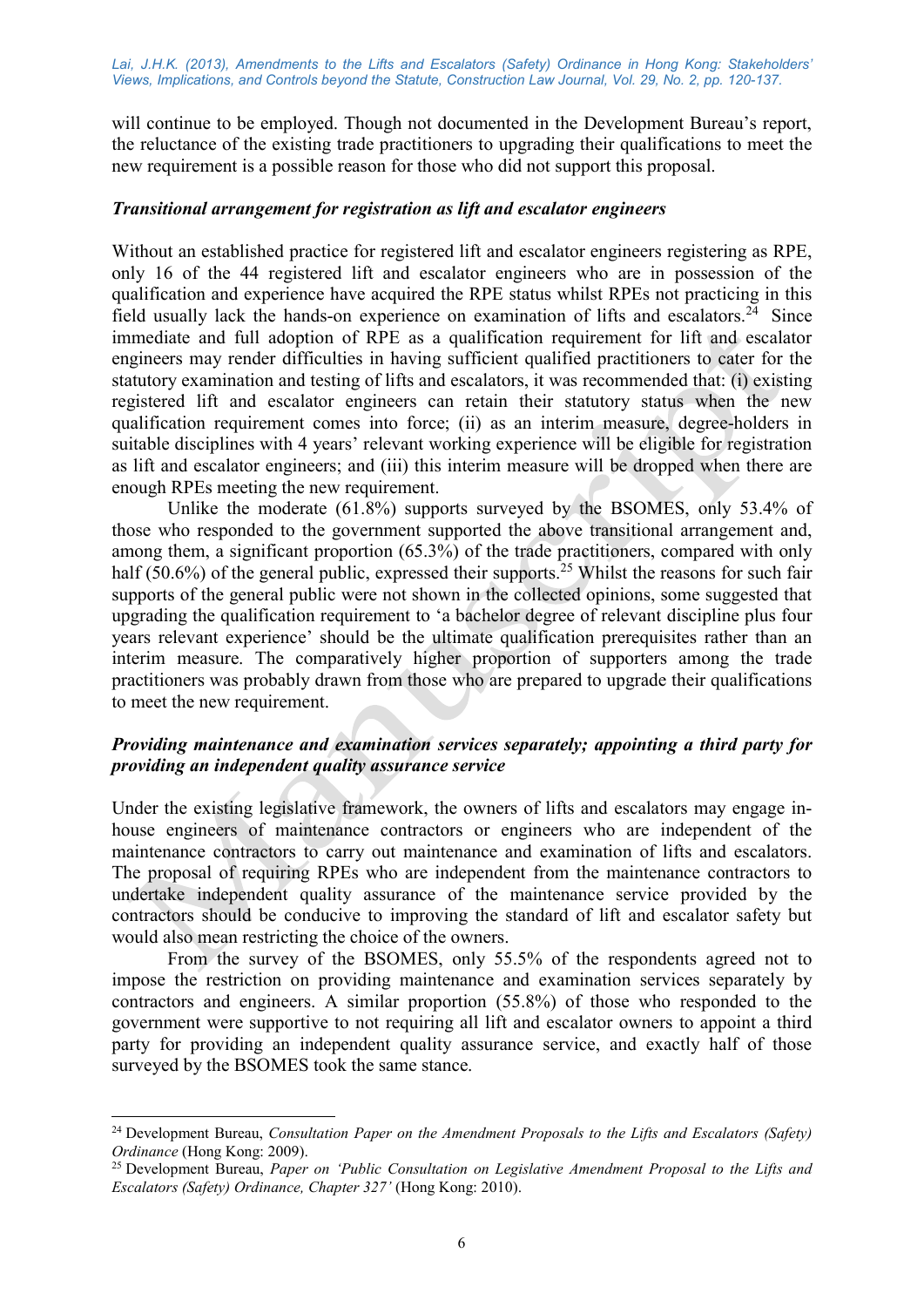The above responses reflect the absence of strong supports to the two proposed amendments. For those who opposed to the separate provisions of maintenance and examination services and the appointment of a third party for quality assurance purpose, they probably wondered about the effectiveness of these measures and the worthiness of the additional costs for taking the measures.

#### Lifts and Escalators Bill

-

The result of the public consultation, showing the general support of the stakeholders to the proposed amendments, was reported to the Legislative Council<sup>26</sup> Panel on Development on 22 June 2010. There were no objections from the Panel members to the proposal. In consideration that various amendments to the LESO in the past have made its current structure very complicated and that the amendments to the LESO this time are substantial, it was proposed to introduce a new bill (entitled 'Lifts and Escalators Bill')<sup>27</sup> and repeal the LESO such that the entire statutory control over lifts and escalators can be set out in a clear and systematic manner.<sup>28</sup> Following the official legislative drafting framework,<sup>29</sup> the Bill was introduced to the Legislative Council on 19 April 2011 after the advice given by the Executive Council and the order issued by the Chief Executive.<sup>30</sup> The key features of the Bill are outlined as follows.

# Strengthening the registration regime of personnel engaged in lift and escalator works

Lift engineers and escalator engineers – The Bill requires them to be RPEs of relevant disciplines with at least two years' relevant experience before they may be considered for registration as lift or escalator engineers.<sup>31</sup> Existing lift and escalator engineers will be allowed to retain their registration status when the Bill is enacted and comes into force. As an interim measure, degree-holders in suitable disciplines with four years' relevant experience will be eligible for registration under the Bill. The situation will be reviewed in due course after the enactment of the Bill for terminating the interim arrangement.

Lift contractors and escalator contractors – It is made clear in the Bill the factors<sup>32</sup> that the DEMS would consider in deciding whether it is appropriate to register an applicant as a lift contractor or escalator contractor. Existing lift and escalator contractors will be allowed to retain their registration status when the Bill is enacted and comes into force. A registration renewal system for lift and escalator contractors on five-year basis will be introduced to provide a mechanism for continual compliance checking.

<sup>&</sup>lt;sup>26</sup> The main functions of the Legislative Council are to enact laws; examine and approve budgets, taxation and public expenditure; and monitor the work of the government.

<sup>&</sup>lt;sup>27</sup> The Bill is divided into eight parts: Part  $1$  – Preliminary; Part  $2$  – Safety of Lifts; Part  $3$  – Safety of Escalators; Part 4 – Registration of Persons Involved in Lift Works or Escalator Works; Part 5 – Disciplinary Proceedings; Part 6 – Appeals; Part 7 – Administration and Enforcement; and Part 8 – Repeal, Transitional and Savings Provisions, and Consequential or Related Amendments.

<sup>&</sup>lt;sup>28</sup> Development Bureau, *Legislative Council Brief: Lifts and Escalators Bill* (Hong Kong: 2011).

<sup>&</sup>lt;sup>29</sup> Department of Justice, *Legislative Drafting in Hong Kong* (Hong Kong: 2001).

<sup>&</sup>lt;sup>30</sup> The Chief Executive is the head of the government of Hong Kong. The Executive Council, being an organ for assisting the Chief Executive in policy-making, is consulted before making important policy decisions, introducing bills to the Legislative Council, making subordinate legislation or dissolving the Legislative Council.  $31$  This is to bring the qualification standards of professionals responsible for lift and escalator works up to a level compatible with other legislation for building safety control.

<sup>&</sup>lt;sup>32</sup> At present, any person considered by the DEMS to be qualified to carry out lift works or escalator works may be registered as a lift contractor or escalator contractor under the LESO. The factors to be considered by DEMS for granting such registration status are not expressly stated in the LESO.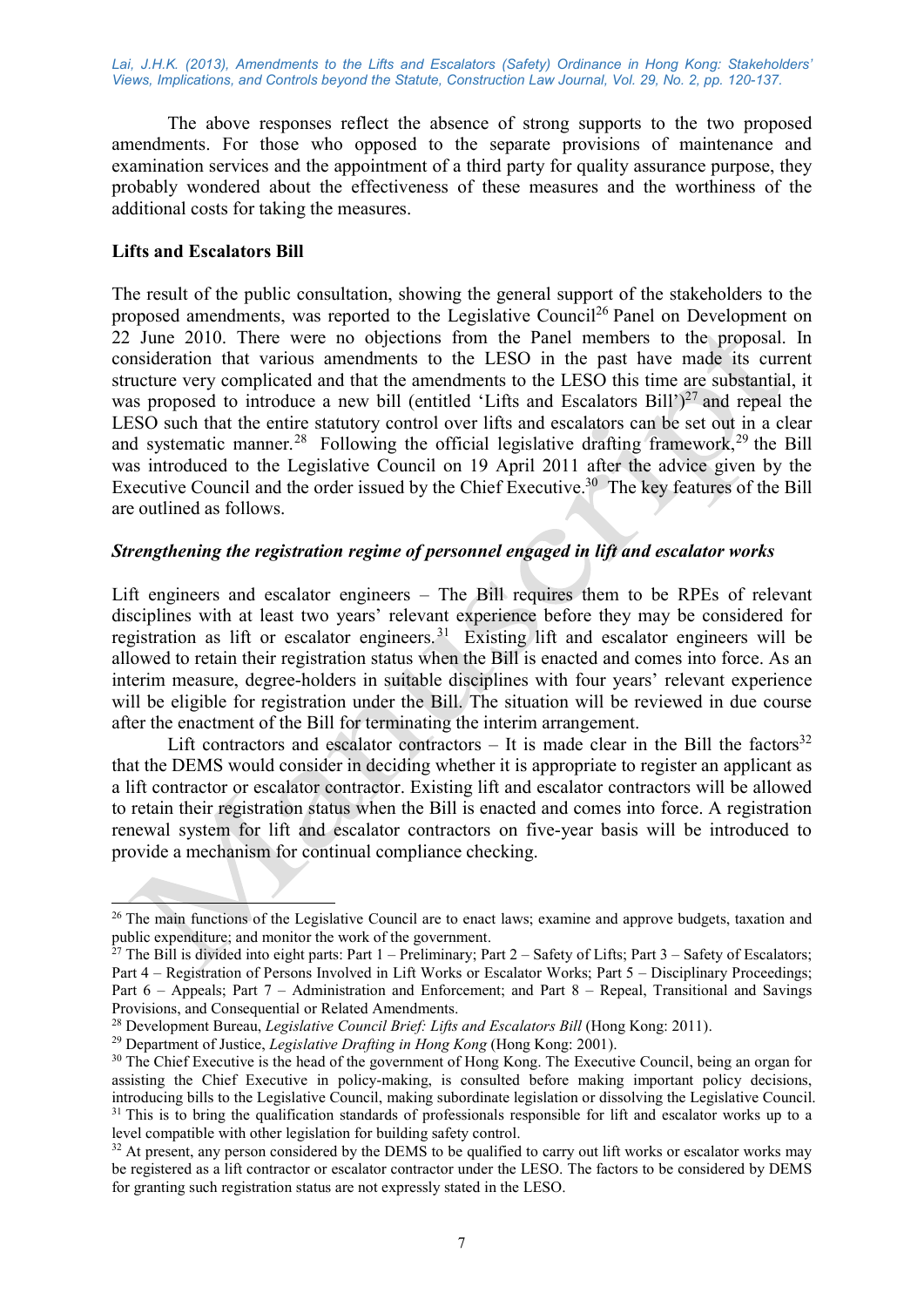Lift workers and escalator workers – Competent workers who have obtained the recognition status via route 2 (about  $75\%$  in total)<sup>33</sup> may lose their status of being competent lift workers or competent escalator workers when they are no longer employed by a registered contractor. To replace this employment-tied arrangement, the Bill introduces a registration system whereby qualified lift or escalator workers may apply for registration as registered lift or escalator workers based on their academic attainment, training and experience. Experienced workers who have passed a trade test for lift works or escalator works and who have the required experience are also eligible to apply for registration. Existing competent lift workers and competent escalator workers will also be eligible to apply for registration under the Bill.

#### Increasing the penalty levels of offences

The maximum fine and imprisonment period for safety related offences under the LESO are \$10,000 and 12 months, respectively. To achieve the necessary punitive and deterrent effects, the maximum fine will be increased to \$200,000 whilst the maximum imprisonment period will remain at 12 months.

#### Extending the coverage of the legislation

It is considered necessary to extend the application of the LESO to the Government, the Housing Authority<sup>34</sup> (HA) and the consular offices as responsible persons.<sup>35</sup> As a result of this change, management companies of buildings and management staff of an organization that have the management or control of lifts or escalators will fall into the definition of responsible persons. Lifts and escalators in public housing estates under the management of the HA will be brought under the control of the enhanced regulatory system on par with those in the private sector.

#### Enhancing operation and enforcement

-

The DEMS will be conferred the power to issue improvement orders for expediting the rectification of non-compliance with statutory requirements and practices, allowing more flexibility for the responsible persons to schedule the examination of lifts and escalators without affecting safety, introducing a new use permit containing concise information of the lift or escalator such as expiry date of examination to better promote user surveillance and requiring responsible persons and registered contractors to retain maintenance records to facilitate accident investigation. The Secretary for Development<sup>36</sup> will also be empowered to make regulations the power of which rests with the Chief Executive under the LESO.

<sup>&</sup>lt;sup>33</sup> Experienced lift and escalator workers satisfying either (i) the stipulated academic, training and experience requirements – route 1; or (ii) in case of inadequate academic qualification, the stipulated employment requirement with registered contractors who recognise that they have acquired sufficient experience or training to carry out lift or escalator works competently without supervision are competent lift workers or escalator workers under the LESO - route 2.

<sup>&</sup>lt;sup>34</sup> Established in April 1973 under the Housing Ordinance (Cap 283), the Housing Authority is a statutory body. It develops and implements a public housing programme which seeks to achieve the government's policy objective of meeting the housing needs of people who cannot afford private rental housing.

<sup>&</sup>lt;sup>35</sup> Under the Bill, a 'responsible person' means (a) the owner of the lift or escalator; or (b) a person who has the management or control of the lift or escalator.

<sup>&</sup>lt;sup>36</sup> The Secretary for Development is responsible for planning, land development and public works related development policy in Hong Kong.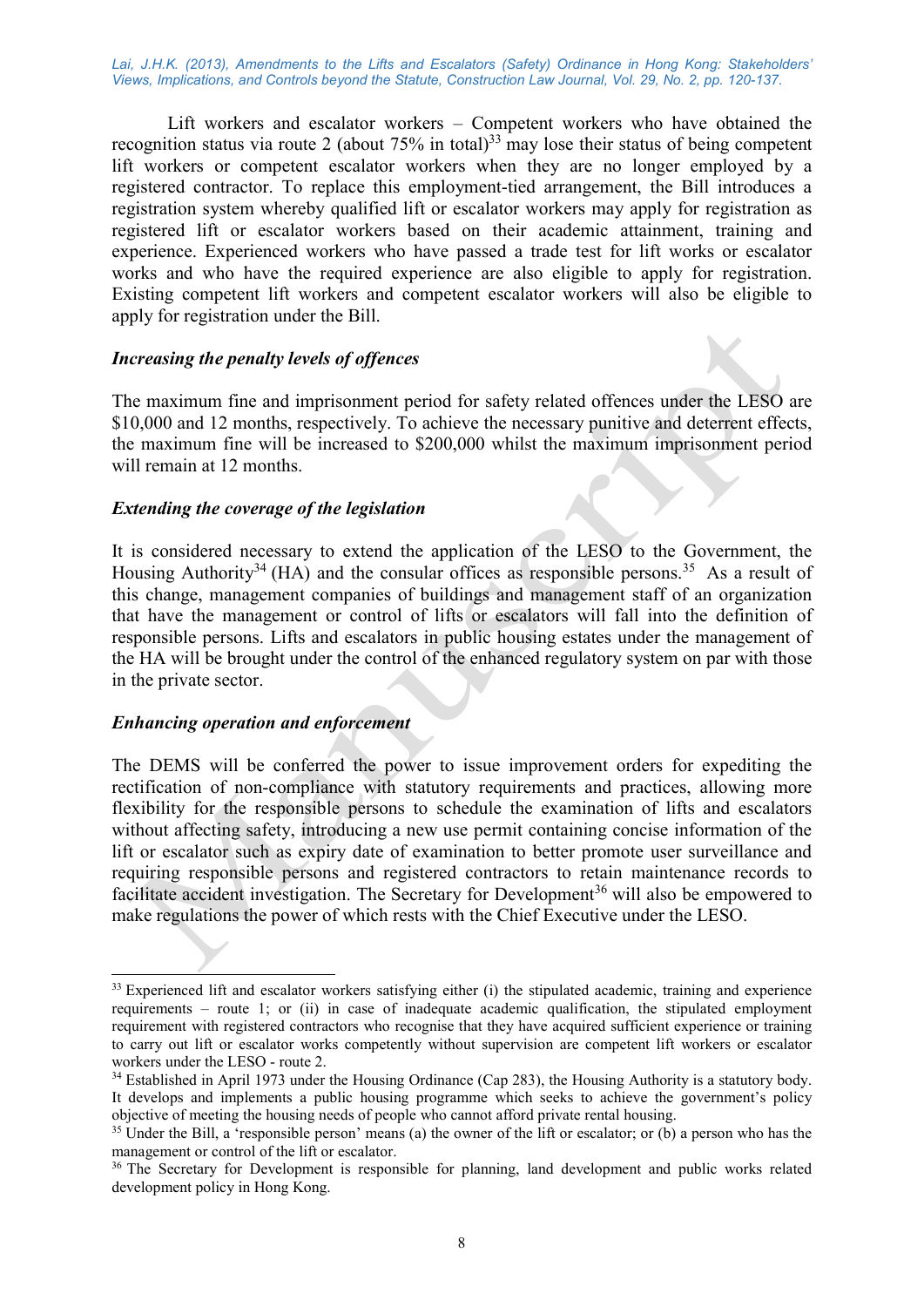As can be seen from the above, the proposals regarding the restrictions on the separate provisions of maintenance and examination services and the appointment of a third party quality assurer, which received only fair supports from the surveyed respondents, were not incorporated into the Bill. According to Annex B of the Legislative Council Brief,  $37$  the incorporated amendments will give rise to the following implications.

#### Financial Implications

New fees will be made available from services in relation to an application for registration as a lift worker or escalator worker, an application for renewal of registration of a registered person under the Bill, and an application for the issue of a duplicate of a permit, certificate of registration or registration card. It is estimated that the new registration/duplicate application fees will generate about \$2.6 million in its initial year of operation whereas renewal application fees will generate about \$2.6 million every five years thereafter. Around \$1.6 million per year will be generated from the processing of applications for use permits for lifts and escalators owned by the HA and consular offices.

The additional funding required for remunerating the chairman and members of the disciplinary board and appeal board, as well as the legal charges and other expenses associated with the disciplinary and appeal cases will be absorbed from within the existing resources of the Electrical and Mechanical Services Department (EMSD).

#### Civil Service and Productivity Implications

It is anticipated that there will be an increase in workload for processing the increased registration and registration renewal applications of lift/escalator contractors, engineers and workers. There will also be an increase in workload for extending the regulatory measures to the lifts and escalators of the Government, the consular offices and the HA. The EMSD will absorb the additional workload within the approved resources and no additional staff will be required for implementing the legislative proposal.

## Economic Implications

-

The new requirements will bring about improvement in the efficiency, safety and maintenance standard of lifts and escalators, and thus reduction in loss of lives and properties associated with lifts and escalators accidents. Whilst there will be additional costs for providing training to the engineers and workers, and increased workload for enhancing overall maintenance quality, it was estimated that the additional cost burden should be less than  $$10$  per annum per household and commercial establishment.<sup>38</sup>

As noted above, tightening the regulatory control over maintenance and examination of lifts and escalators will help minimise the occurrence of accidents. But it will also incur more institutional costs, including those on the government for formulating the regulatory measures, surveillance of violations and prosecution of offenders etc; and those on the parties under control for taking actions to comply with the requirements.<sup>39</sup> A proper balance between these two sides, if achieved, can result in an optimum total cost to society, i.e.  $T_0$  in Figure 1.

 $37$  Development Bureau, *Legislative Council Brief: Lifts and Escalators Bill* (Hong Kong: 2011).

<sup>&</sup>lt;sup>38</sup> The estimation was made by a consultant commissioned by the government for conducting a regulatory impact assessment of the proposed amendments.

<sup>&</sup>lt;sup>39</sup> J. Lai and F. Yik, "Law and building services maintenance in Hong Kong" (2004) 11 Transactions of The Hong Kong Institution of Engineers 7.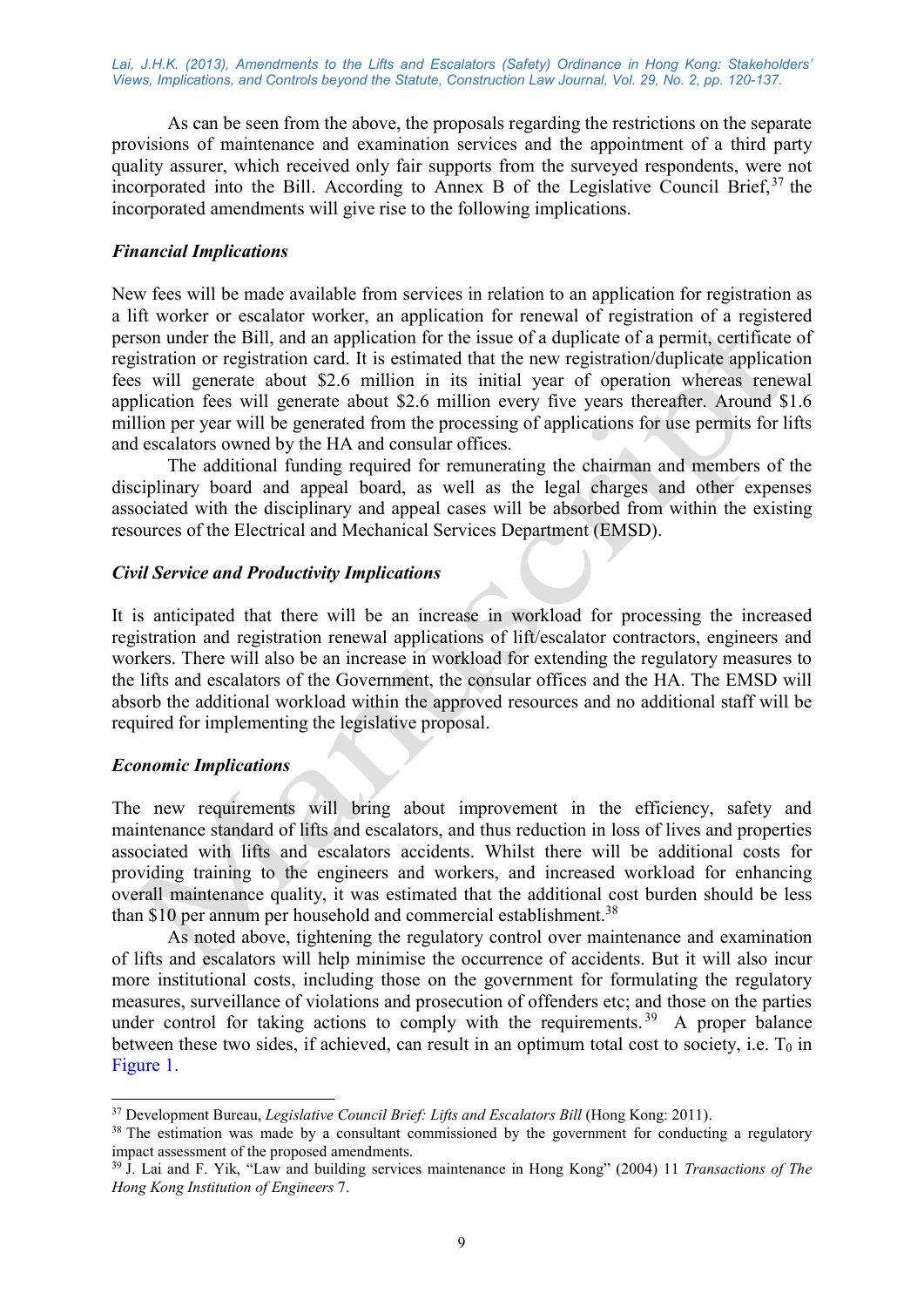In reality, however, it is difficult to obtain a precise estimate of the institutional cost (I) because the extent of regulatory enforcement would not be known when drafting the legislative amendments. After implementation of the amendments, it would be hard to ascertain the actual enforcement cost. Changes in potential loss (P) would not be certain either. One could hardly assess exactly how the level of potential loss would vary with the level of regulatory control. If the existing level of control is  $S_1$ , of which the total cost  $T_1$ equals  $I_1 + P_1$ , tightening the control would be a positive move for reducing the total cost towards an economic optimum. In case the existing level of control is already high (e.g. S2), in reverse, the extent of the control should be reduced provided the corresponding saving in institutional cost  $(I_2 - I_0)$  outweighs the increase in potential loss  $(P_0 - P_2)$ .

#### Precedents and Discussions

-

The legal system of Hong Kong was modeled on the English common law system.<sup>40</sup> Under this system, legislation and decisional law are two principal legal sources, and the corresponding literary sources by which law is recorded and preserved are: the statute and the law reports which record the judgments made for the trials in courts. Besides the statutory requirements, therefore, the governance imposed by the doctrine of precedent must be observed.

As identified in an earlier study,  $41$  the damages of personal injuries arising from mismanagement in buildings, which were decided based on the common law principles in tort, can be substantial. A comprehensive search from the database of the Hong Kong Legal Information Institute<sup>42</sup> found that as long as maintenance, management and use of lifts and escalators are concerned, there are two important precedents of personal injury, namely: Kam Wai Ming v MTR Corporation Ltd & another (unreported, DCPI 408/2002) and Poon Kwok Wing Ernest and Airport Authority Hong Kong ([2010] 3 HKLRD 354, CACV 385/2008). Their law reports were reviewed and the key findings are as shown in the following.

## Kam Wai Ming v MTR Corporation Limited & CNIM-Hong Kong Limited

In this case, the plaintiff was a 29-year-old chef who was employed in the kitchens of the Marriott Hotel at Pacific Place. In making his way to work and whilst travelling down an escalator at Tsuen Wan MTR Station, the escalator unexpectedly stopped, causing the plaintiff to roll down the escalator. He came to a stop on about the tenth step from the bottom of escalator, having dislocated his right shoulder during his fall. He brought this action for damages for personal injury and other consequential losses. The defendants denied negligence and also pleaded contributory negligence on the part of the plaintiff in not holding onto the handrail as he rode the escalator.

After considering the evidence submitted by the parties in dispute (Table 4), the judge identified three candidates that might have caused the stoppage of the escalator: first, a trapped foreign body; second, a heavy force, like a large man jumping onto the comb plate or crossing over it with a heavy suitcase or other 'cargo' such as a trolley; and third, an oversensitive CPL switch. Whilst the first candidate was eliminated, the judge could go no further but said that the evidence was equivocal as to both of the other two.

<sup>&</sup>lt;sup>40</sup> P. Wesley-Smith, An introduction to the Hong Kong legal system, 3rd edn (Hong Kong: Oxford University Press, 1998).

<sup>&</sup>lt;sup>41</sup> H.F. Leung, "The effect of personal injuries claims as a result of mismanagement of multi-storey buildings on property investment in Hong Kong" (2003) 21 Facilities 28.

 $^{42}$  Hong Kong Legal Information Institute (http://www.hklii.org) [Accessed March 22, 2011].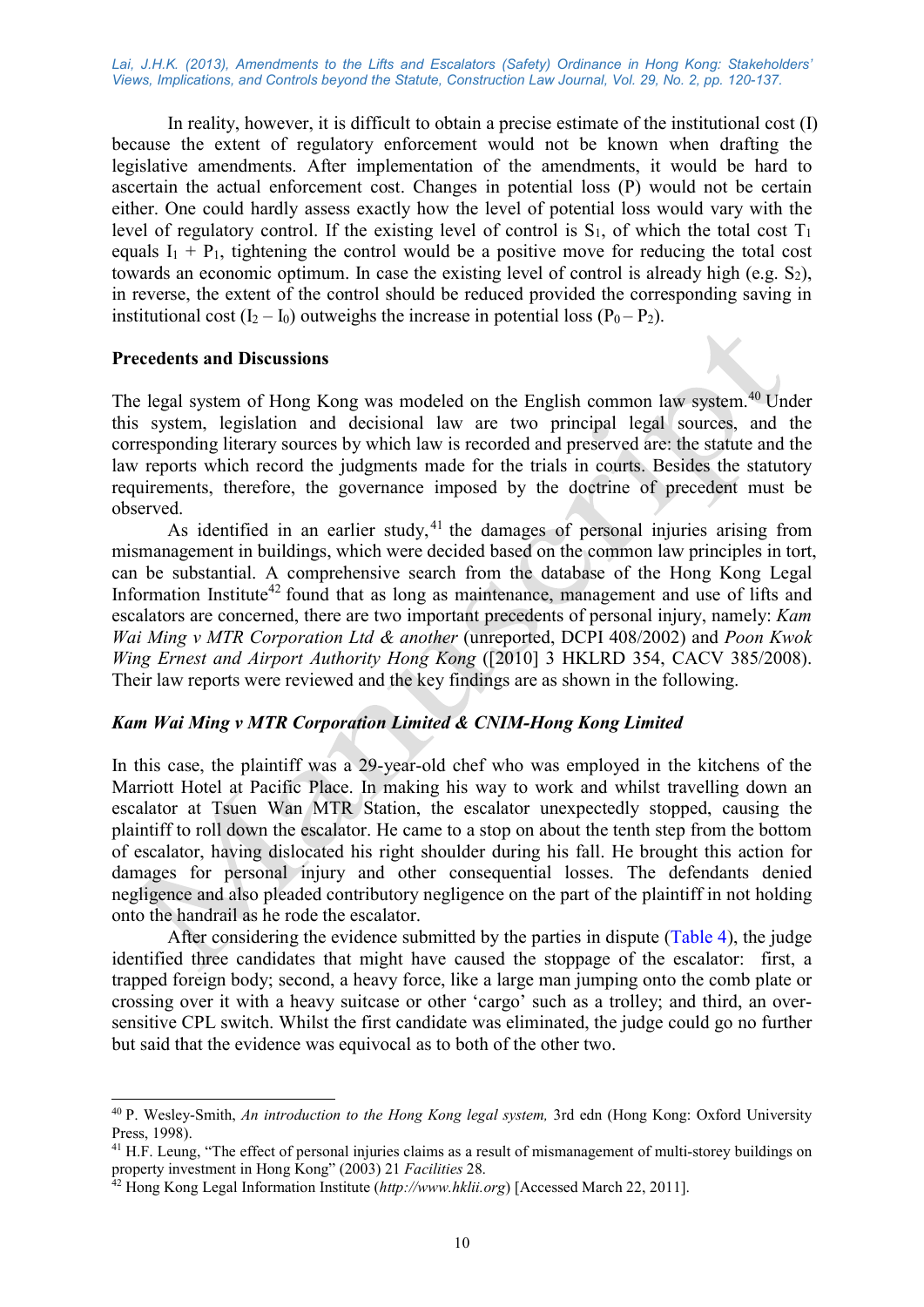Before making his judgment, the judge made a series of analyses, including: (a) the first defendant had in place for the repair and maintenance of the escalator and for the vast number of escalators which were in use all over the MTRC's network; (b) the second defendant was one of the world's leading manufacturers of such equipment (i.e. the escalator); (c) the first defendant had, sensibly, contracted the second defendant to do the servicing of this equipment; (d) the requirements of the LESO were considered, and it was found that the requirements of the LESO and its code of practice had been fully complied with; (e) the second defendant employed a substantial team of 'competent' and 'experienced' technicians to carry out the service and maintenance work; (f) the yearly, half-yearly and weekly inspection reports showed that the statutory inspection and maintenance works had been fully complied with;  $(g)$  three possible causes for the stoppage of the escalator, as described above, were considered but no conclusion could be drawn as to which of them was the real cause; and (h) there were no escalator cases in Hong Kong to which reference could be made but some found from Canada, namely Naicken v Edmonton City [1997] AR Lexis 1507; 197 AR 331 and Empire Company Limited v Sheppard, 103 ACWS (3d) 436, were considered useful.

 In determining whether or not the plaintiff had hold of the handrail when the escalator stopped, the judge considered that the plaintiff on the issue was unconvincing. His exaggeration detracted from his credibility on the main issue. On the contrary, Mr Chan, the station master, was believed to be an excellent witness. His evidence was accepted.

Referring to the reasons given by Langston J in Naicken v Edmonton City [1997] AR Lexis 1507; 197 AR 331, the doctrine of res ipsa loquitur was considered not applicable to the case, and the fact that the escalator stopped unexpectedly could not give rise to the inference that it did so by virtue of negligence of the defendants. The judge was satisfied with the fact that the plaintiff did not have hold of the handrail was the proximate cause for his injuries. At the time of this writing, there were no appeals to this decision.

## Poon Kwok Wing Ernest and Airport Authority Hong Kong

Mr Poon, the plaintiff, was employed by the Airport Authority as a kerb supervisor at the material time of the accident. On 9 April 2001, the plaintiff fell from the escalator, which he claimed was suddenly stopped when he was travelling on it. Consequently, he was injured. In the pleaded particulars of negligence, the plaintiff also relied on improper repair and/or maintenance of the escalator by the defendant. Table 5 shows the appeal history of this case as recorded by the Legal Reference System.<sup>43</sup>

According to the law report of this case (HCPI305/2004; judgment on 30 June 2006), the plaintiff appealed against the order given by Master Kwan on 20 January 2006. That order, besides dismissing the plaintiff's application for specific discovery of 13 classes of documents, refused his application for leave to adduce expert evidence on liability. After laying down the grounds for refusing the appeal to the former, Suffiad J (Judge of the Court of First Instance) also rejected the latter part of the appeal and, among the reasons given, he specifically pointed out that the cause of the escalator's stoppage could hardly be a matter for an expert, particularly when the expert was not at the time present at the scene.

After the above failure, the plaintiff lodged a further appeal, of which the judgment was handed down at the Court of Appeal on 28 February 2007 (CACV 257/2006). Concurring with the view of Suffiad J, Hon Rogers VP mentioned that any inspection at that stage would be of very little purpose as it was nearly six years since the accident occurred and that the court should not permit expert evidence unless it is necessary.

-

<sup>&</sup>lt;sup>43</sup> Legal Reference System (http://legalref.judiciary.gov.hk) [Accessed March 22, 2011).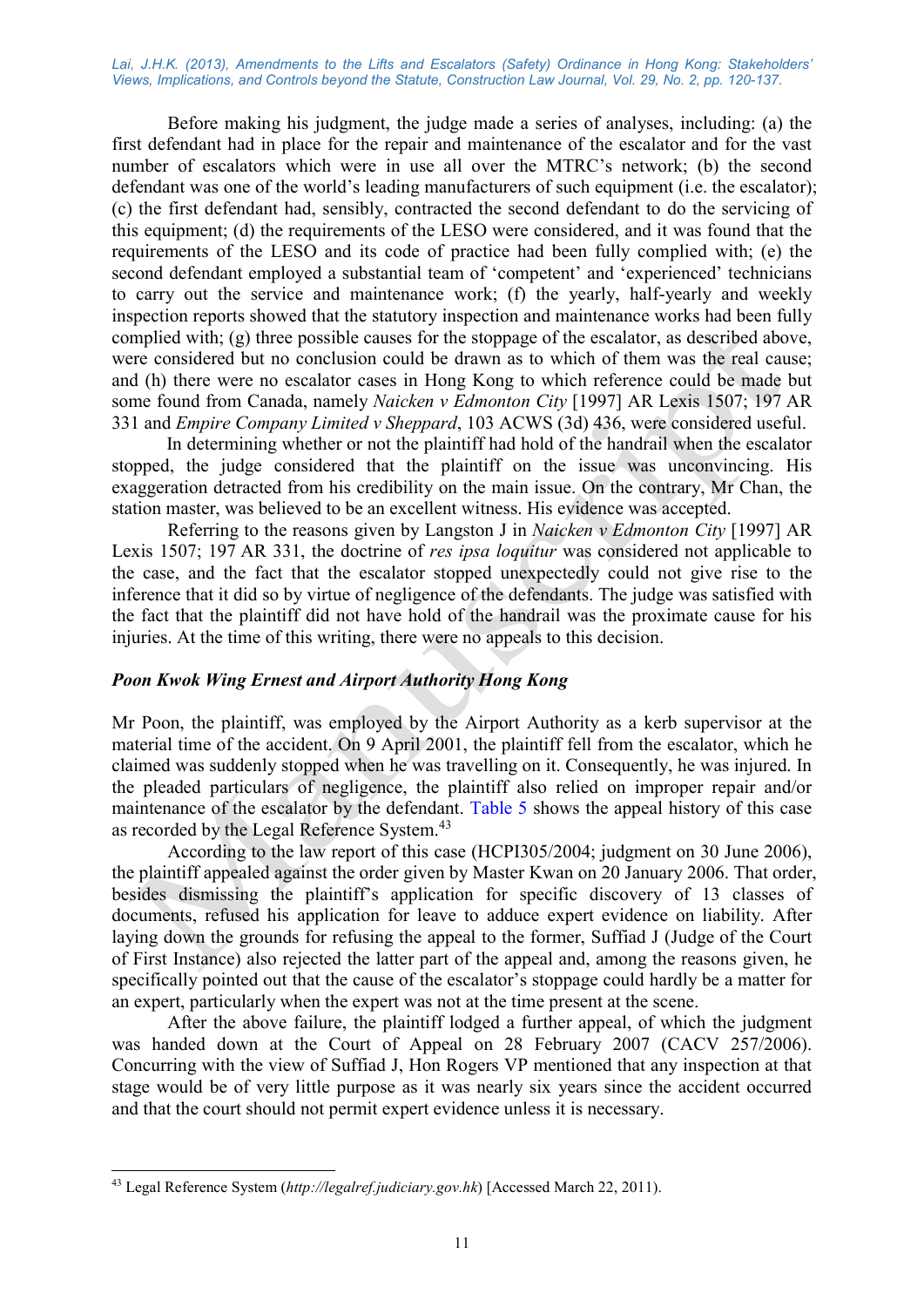In Poon Kwok Wing Ernest and Airport Authority Hong Kong (HCPI305/2004, judgment on 18 November 2008), the plaintiff acted in person to claim damages from the defendant. In his analysis, the judge considered Mr Ma, being a registered escalator engineer employed by CNIM responsible for the repair and maintenance of all the escalators in the airport, an incredible witness. The main reasons for this include: (i) Mr Ma failed to give a satisfactory explanation as to why he did not sign on the repair and maintenance record, or why the Occurrence Report prepared by him only mentioned that the technicians arrived at the scene but was silent on his arrival; and (ii) when he was asked what conclusion CNIM drew from the fact that within one year the six escalators stopped 30 times, Mr Ma gave a surprising answer that he came to know about that fact only when he was in court.

Despite his reservations about the defendant's evidence, the judge, considering the exaggeration and falsity in the plaintiff's evidence on quantum, concluded that the plaintiff's allegation that he was firmly holding the handrail of the escalator is unbelievable. The judge further considered whether the escalator was maintained with a reasonable standard of care and, in this connection, he pointed out that the statutory duties imposed by the LESO on owners of escalators are not wholly delegable. Given that the escalator connected two floors which were two levels apart (as compared to two consecutive floors), the judge opined that the occupier, i.e. the Airport Authority (being the management authority), should take extra care of its visitors. As there was no evidence of other unusual circumstances (e.g. insufficient stopping distance) and the fact that the escalator suddenly stopped could not lead to the inference that the defendant was negligent, the defendant was found not in breach of any duty of an employer and/or the common duty of care imposed on an occupier of the premises, and so the claim was dismissed.

In the appeal case (CACV385/2008; judgment on 1 April 2010), the appellant, acted in person again, claimed that the Authority was negligent and/or in breach of the common duty of care imposed upon an occupier, and therefore should be liable for his injuries. In his claim, the appellant complained that at trial the judge did not give him the opportunity to present a closing submission but accepted in full the written closing submission of the opposite party. Further to pointing out that the trial judge did say that at the time of the accident he was holding onto the handrail of the escalator, the appellant submitted that the conclusion reached by the trial judge showed that the cause of the accident was negligence in carrying out the repair or the maintenance of the escalator.

The above conclusion that the appellant alleged, in fact, was not congruent with that made by the trial judge, which reads: 'Even if the examinations had been conducted negligently in that they failed to ascertain the reason(s) for the stoppages, this would not necessarily have been the cause of the plaintiff's injuries.' Though knowing this statement of the trial judge's, the Justice of Appeal did not understand why it was held. Moreover, he considered that if the Authority and/or its escalator maintenance contractor had tried their best to find out what caused the escalator to stop suddenly for no reason, they should have been able to ascertain the cause(s) and take remedial measures to avoid the accident. If, after examination, they still could not ascertain the cause(s), then caution might require that the escalator involved in the accident be suspended from use.

Noting that the trial judge found that at the time of the accident Mr Poon was not 'firmly holding' the handrail of the escalator, the Justice of Appeal commented that not 'firmly holding' the handrail is not equal to not having hold or not having a grip of the handrail at all.

Having considered the facts of the case, particularly the fact that neither the Authority nor its escalator maintenance contractor could produce evidence accepted by the Court that repair and maintenance had been done at regular intervals to the escalator involved in this accident, the Justice of Appeal decided that the only reasonable inference was that the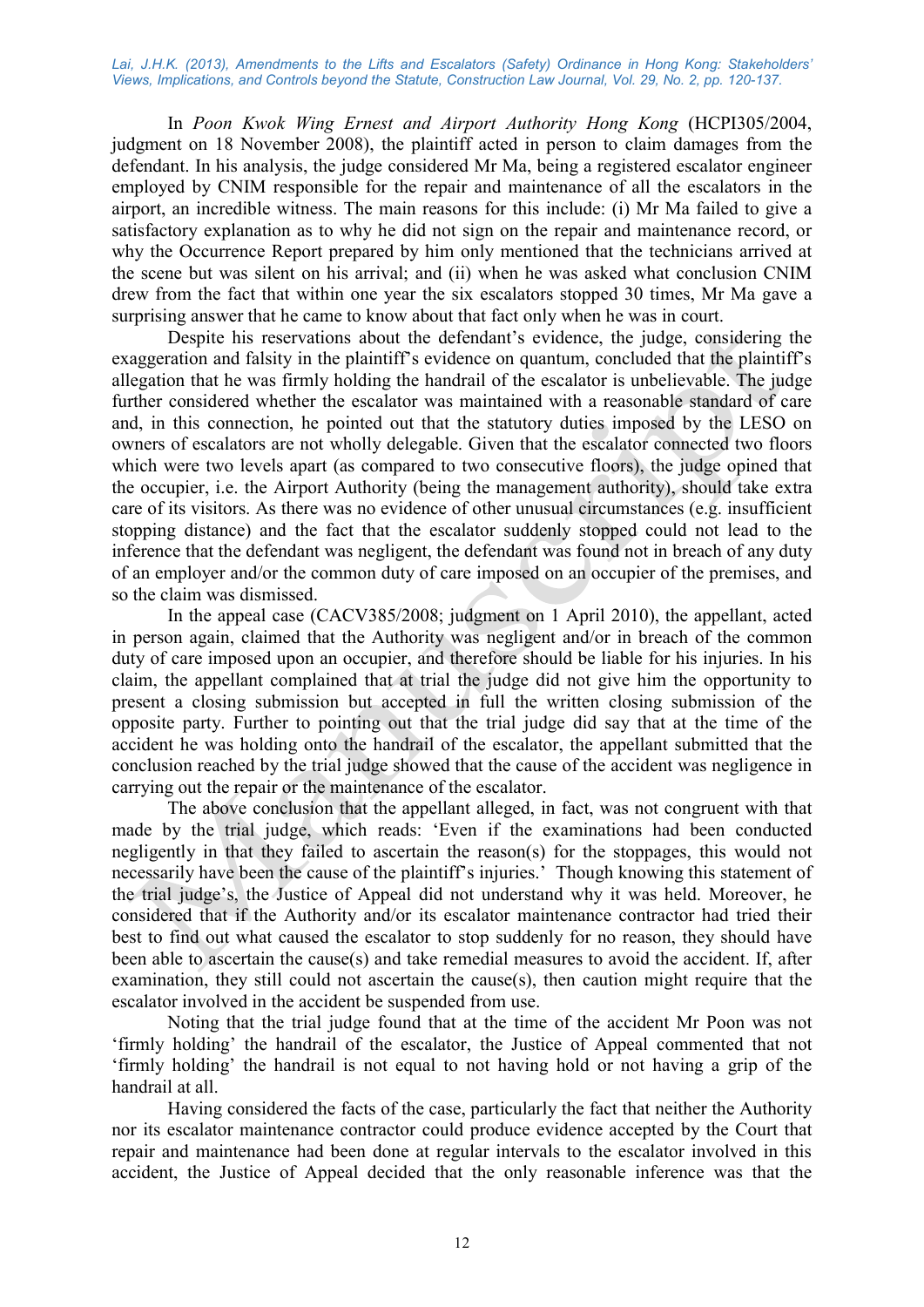Authority and/or its maintenance contractor was guilty of negligence. The Authority was held liable for its negligent conduct and the total damages payable to the plaintiff was \$928,897.

# Lessons Learnt

Both of the above precedents were about personal injury claims arising from sudden stoppage of escalator. Although the safe working of escalators is governed by the same set of statutory requirements as stipulated in the LESO, the judgments held for the two precedents are entirely opposite. Compliance with the statutory maintenance requirements for escalators, such as monthly and half-yearly inspections, is definitely a must. Keeping proper records of such maintenance activities, as in the former precedent, evidenced that the owner/operator of the escalator had taken reasonable care of their visitors. This is a favourable point that a judge would take when making judgment on this kind of disputes.

Whilst the statutory maintenance activities required by the LESO were carried out in the latter precedent, the fact that the registered escalator engineer did not sign on the maintenance record and his ignorance of the frequent escalator stoppages gave rise to the decision that he was not a credible witness. Even if the cause(s) for the stoppages could not be ascertained, the owner/operator of the escalator should exercise a reasonable duty of care to suspend its use until the problems were fixed.

Request for adducing expert evidence, if not sufficiently justified, as in the latter precedent, would be turned down. Even if it were allowed, as held in Luk Wing Nin v Chevalier (HK) Ltd and Another [2006] HKCFI 410, expert opinions are only as good as the factual basis upon which the opinions are founded. In that case, it was commented that both experts were led into theorizing and hypothesizing how the deceased could have ended up at the bottom of the lift pit, at times even crossing over into the realms of speculation.

In the latter precedent, the plaintiff failed initially when he was represented by legal practitioners. In the subsequent appeals, he acted in person and, eventually, succeeded in claiming damages for the injuries he suffered from the sudden stoppage of the escalator. Whether this is a factor leading to the distinct judgments, nevertheless, is not known from the law reports.

# Conclusion

Hong Kong is a metropolis where high-rise buildings are ubiquitous and the safe working of lifts and escalators is crucial to numerous end users there. Despite the clear statutory requirements of the LESO and the definitive powers vested with the enforcing authority for ensuring safety of lifts and escalators, the spate of accidents in recent years triggered the public concern about their maintenance and management. The proposed amendments to the LESO, which are meant to tighten the existing regulatory control, were generally supported by the stakeholders who responded to the public consultation and those who participated in the survey of the professional institutions. For consultations of this kind in future, closer collaboration between the government and the institutions should be encouraged, which would help publicise the amendment proposals and enable collection of more responses from the stakeholders.

With only fair supports given by the stakeholders to the separate provisions of maintenance and examination services and the appointment of a third party for assuring service quality, these proposed amendments were not incorporated into the new Lifts and Escalators Bill. Among the factors contributing to the divisive views of the stakeholders, the possible reluctance of the existing trade practitioners to upgrading themselves to meet the new qualifications requirement is an issue to be addressed in implementing the Bill.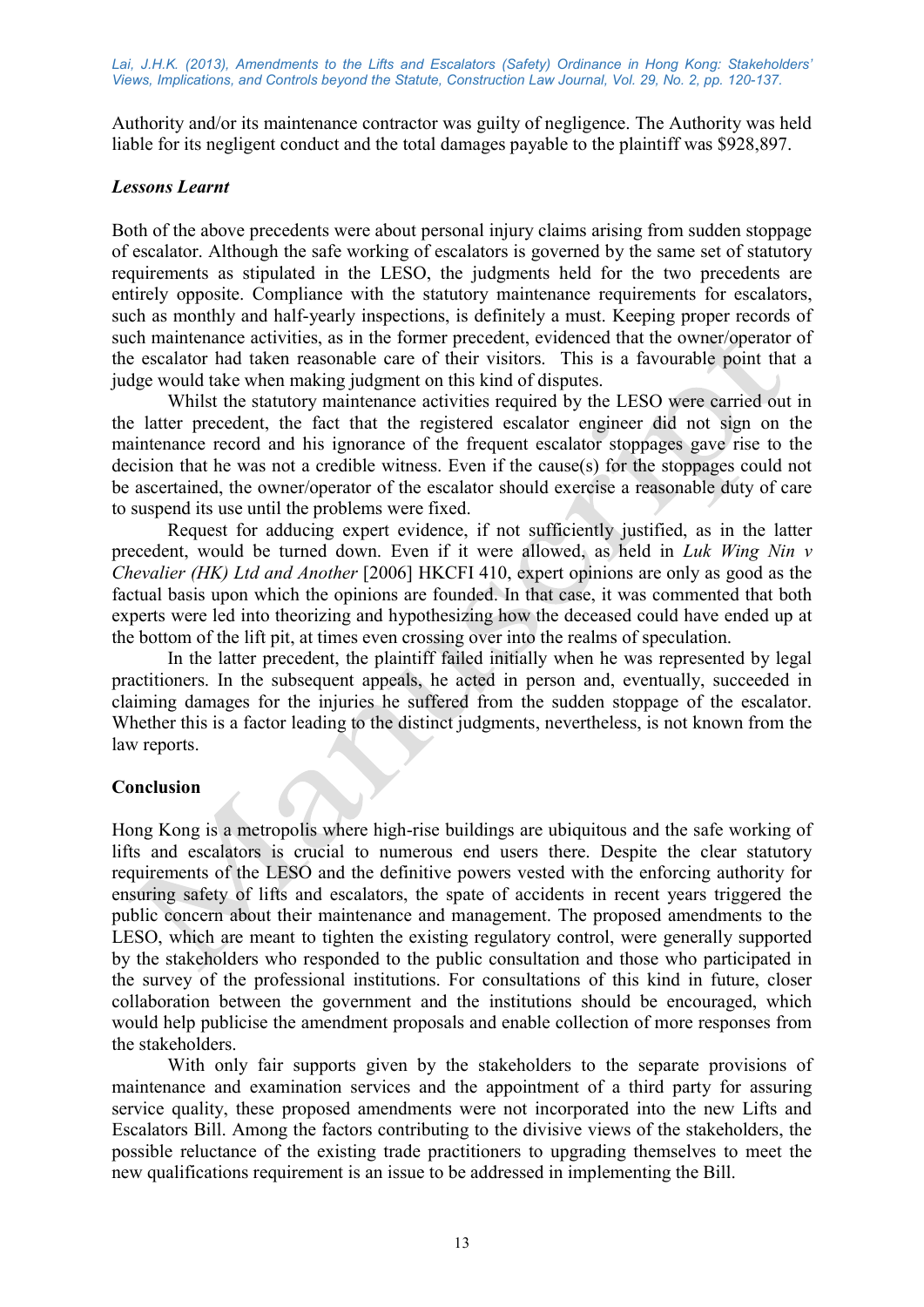The primary purpose of tightening the regulatory control over lifts and escalators, undoubtedly, is to enhance safety. Ascertaining the resultant costs and benefits of the amendments, however, is not straightforward. Depending on the variation of the associated institutional cost and potential loss, a change in regulatory control may or may not minimise the total cost to society. The actual effect could only be realised after the change.

Whereas the essential statutory requirements on lifts and escalators safety are explicitly stated in the statute, application of the common law principles, as illustrated by the reviewed precedents, is at times elusive. In any case, the stakeholders, including owners, practitioners and end users of lifts and escalators, should exercise reasonable duty of care in maintenance and use of these facilities in order to avoid undesirable incidents.

14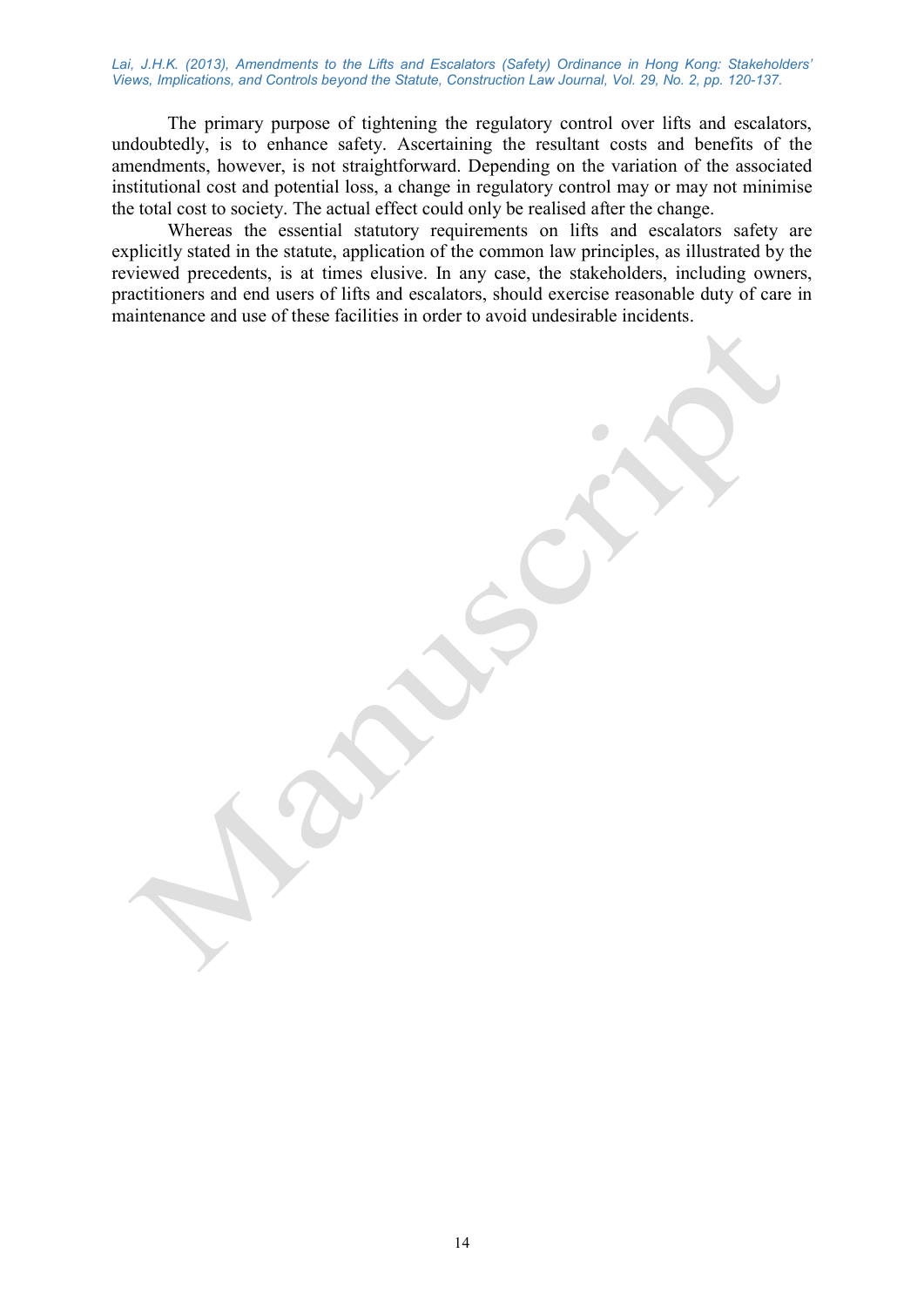

Figure 1: Costs variation with statutory control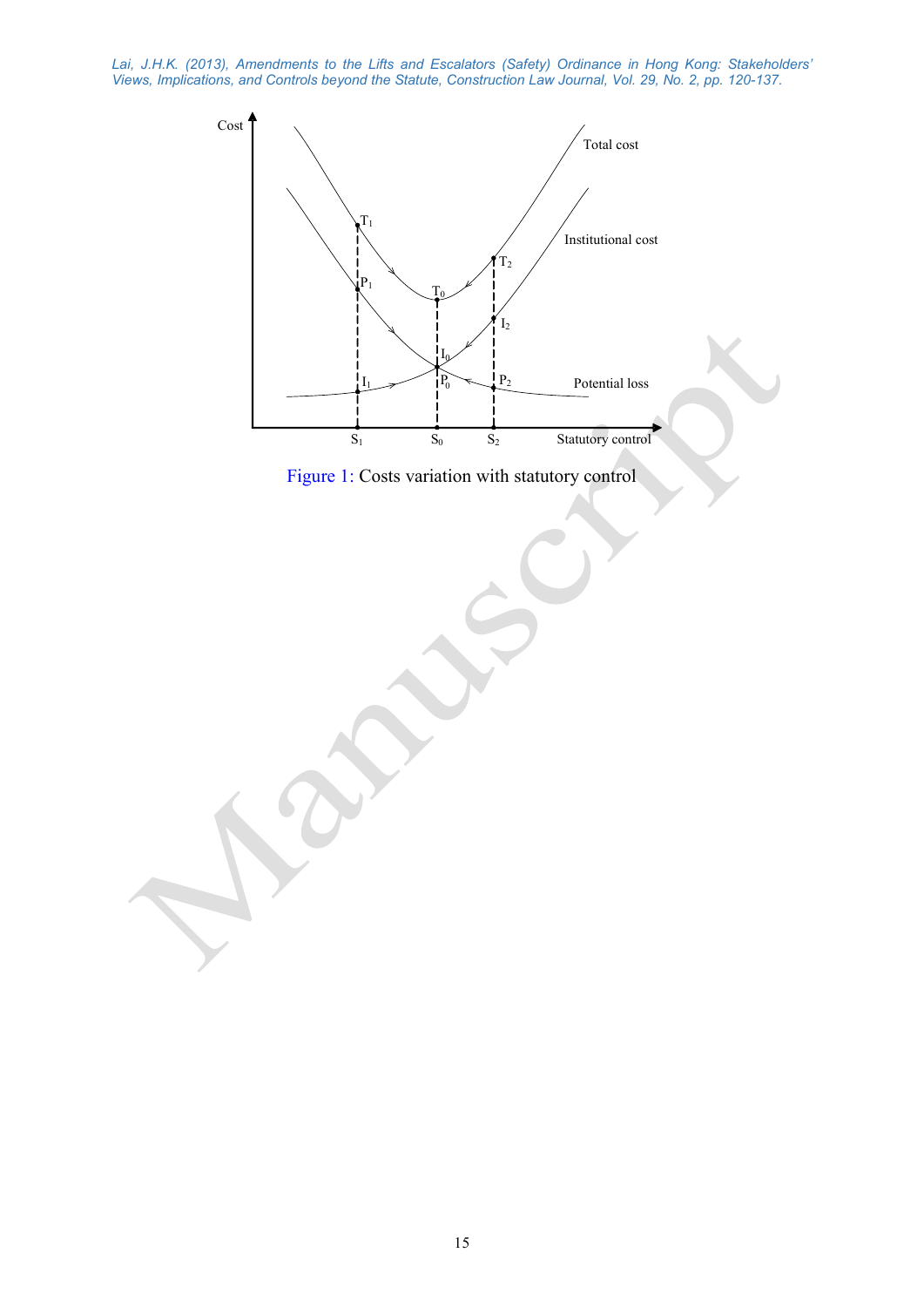| $1.001$ $1.0000$<br>TIIWIIIVVIIIVVV WIIW VIIWIIIIIWVIVII '' VIIID IVI IIIVD WIIW VDVWIWVVID |             |          |  |  |  |
|---------------------------------------------------------------------------------------------|-------------|----------|--|--|--|
| Maintenance / examination tasks                                                             | Escalator   | Lift     |  |  |  |
| Inspecting, cleaning, oiling and adjusting                                                  | Monthly     | Monthly  |  |  |  |
| Examination                                                                                 | Half-yearly | Yearly   |  |  |  |
| Testing of safety equipment                                                                 | Yearly      | Yearly   |  |  |  |
| Full load safety test, overload device and brake tests                                      |             | 5 yearly |  |  |  |

 $\bigcirc$ 

|  | Table 1: Statutory maintenance and examination works for lifts and escalators |  |  |  |  |
|--|-------------------------------------------------------------------------------|--|--|--|--|
|  |                                                                               |  |  |  |  |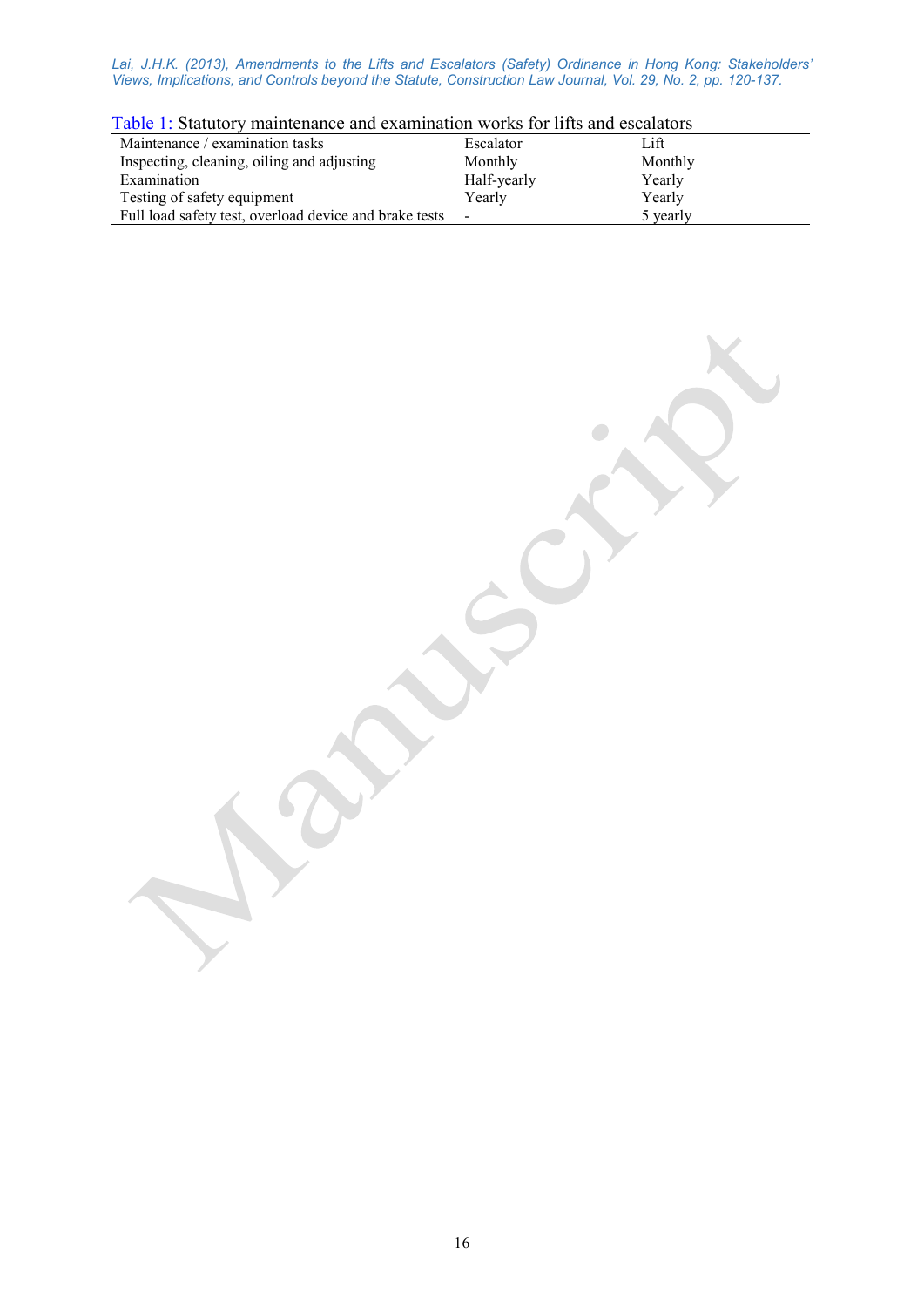# Table 2: Number of lift incidents

| Main cause           |      | Year |      |                     |  |  |
|----------------------|------|------|------|---------------------|--|--|
|                      | 2008 | 2009 | 2010 | $2011$ (Jan to May) |  |  |
| Passenger behaviour  | .66  | 204  | 209  |                     |  |  |
| Lift equipment fault |      | 42   |      |                     |  |  |

 $\Box$ 

17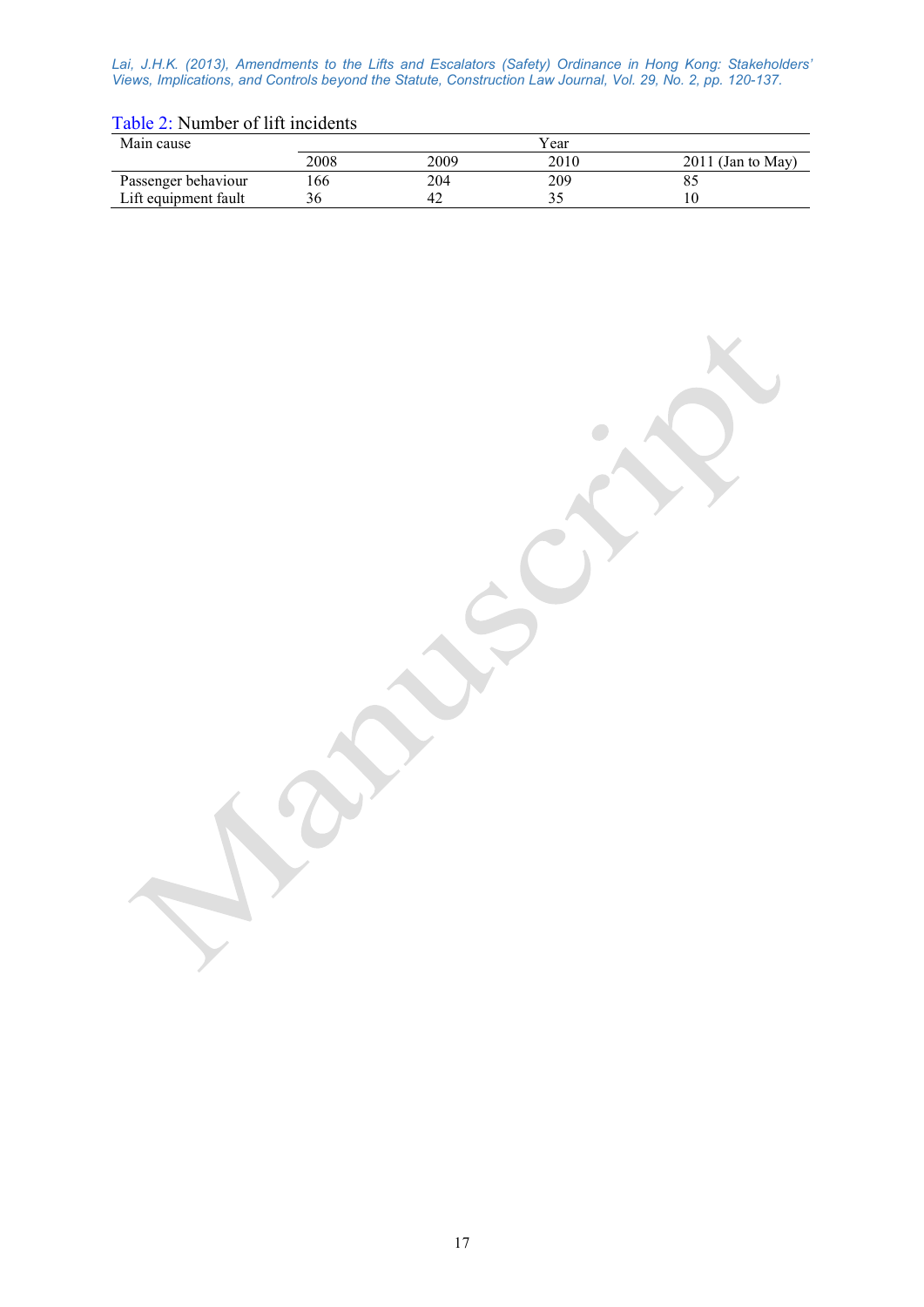| Consulted Items                                                                                             |  | Government | <b>BSOMES</b> |  |  |  |
|-------------------------------------------------------------------------------------------------------------|--|------------|---------------|--|--|--|
| Scope of the LESO and duties of lift and escalator owners:                                                  |  |            |               |  |  |  |
| The continuation of the present regulatory arrangement of the LESO<br>1                                     |  | 71.7(A)    | 57.0 $(A)$    |  |  |  |
| applicable to the lifts and escalators installed in public housing estates                                  |  | 20.1(D)    | 16.7(D)       |  |  |  |
| and government premises                                                                                     |  | 8.2(N)     | 26.3(N)       |  |  |  |
| The continuation of the statutory duties of lift and escalator owners,<br>$\overline{2}$                    |  | 87.8(A)    | 83.3(A)       |  |  |  |
| who have a shared responsibility in ensuring lift and escalator safety                                      |  | 8.3(D)     | 4.4(D)        |  |  |  |
|                                                                                                             |  | 3.9(N)     | 12.3(N)       |  |  |  |
| Registration and renewal requirement for lift and escalator contractors:                                    |  |            |               |  |  |  |
| The introduction of new requirements for the registered lift and<br>3                                       |  | 73.7 (A)   | 92.1(A)       |  |  |  |
| escalator contractors to employ adequate and suitably qualified                                             |  | 24.3(D)    | 2.2(D)        |  |  |  |
| professionals, technicians and skilled workers                                                              |  | 2.0(N)     | 5.7 $(N)$     |  |  |  |
| Upgrading of the qualification requirements for lift and escalator engineers:                               |  |            |               |  |  |  |
| The proposal for upgrading the qualification requirements for<br>4                                          |  | 56.3 $(A)$ | 86.8(A)       |  |  |  |
| registration as lift and escalator engineers                                                                |  | 38.9(D)    | 3.1(D)        |  |  |  |
|                                                                                                             |  | 4.8(N)     | 10.1(N)       |  |  |  |
| 5<br>The proposed transitional arrangement for registration as lift and                                     |  | 53.4(A)    | 61.8(A)       |  |  |  |
| escalator engineers                                                                                         |  | 34.7(D)    | 6.1(D)        |  |  |  |
|                                                                                                             |  | 11.9(N)    | 32.0(N)       |  |  |  |
| 6<br>(i) Not to impose a restriction on all lift and escalator owners in the                                |  | 62.8(A)    | 55.5 $(A)$    |  |  |  |
| selection of registered contractors and engineers for providing                                             |  | 29.7(D)    | 21.4(D)       |  |  |  |
| maintenance and examination services separately                                                             |  | 7.5(N)     | 23.1(N)       |  |  |  |
| (ii) Not to require all lift and escalator owners to appoint a third party                                  |  | 55.8 $(A)$ | 50.0(A)       |  |  |  |
| for providing an independent quality assurance service                                                      |  | 36.2(D)    | 27.0(D)       |  |  |  |
|                                                                                                             |  | 8.0(N)     | 23.0(N)       |  |  |  |
| Introduction of a registration system for lift and escalator workers:                                       |  |            |               |  |  |  |
| The introduction of a registration system for lift and escalator workers<br>7                               |  | 74.8 $(A)$ | 88.8(A)       |  |  |  |
| and the transitional arrangement                                                                            |  | 17.7(D)    | 1.3(D)        |  |  |  |
|                                                                                                             |  | 7.5 (N)    | 9.9(N)        |  |  |  |
| Streamlining of regulatory processes related to the display of certificate, issue of improvement notice and |  |            |               |  |  |  |
| disciplinary proceedings:                                                                                   |  |            |               |  |  |  |
| The proposed arrangement to display safety label after periodic<br>8                                        |  | 61.9(A)    | 75.7(A)       |  |  |  |
| examination and testing of lifts and escalators                                                             |  | 33.1(D)    | 9.6(D)        |  |  |  |
|                                                                                                             |  | 5.0(N)     | 14.8 $(N)$    |  |  |  |
| 9<br>The proposed change of the issuance of improvement notices to a                                        |  | 74.6 $(A)$ | 78.6(A)       |  |  |  |
| statutory arrangement and imposition of sanctions for those who fail to                                     |  | 19.3(D)    | 3.9(D)        |  |  |  |
| comply with the requirements specified in the notices                                                       |  | 6.1(N)     | 17.5 (N)      |  |  |  |
| 10<br>The proposed streamlining of the mechanism on disciplinary                                            |  | 61.2(A)    | 71.9(A)       |  |  |  |
| proceedings                                                                                                 |  | 28.8(D)    | 4.3 $(D)$     |  |  |  |
|                                                                                                             |  | 10.0(N)    | 23.8(N)       |  |  |  |
| Increase in penalty levels and sanctions under the LESO:                                                    |  |            |               |  |  |  |
| The proposed increase in the penalty level of offences<br>11                                                |  | 67.3(A)    | 78.8(A)       |  |  |  |
|                                                                                                             |  | 25.3(D)    | 5.2(D)        |  |  |  |
|                                                                                                             |  | 7.4(N)     | 16.0(N)       |  |  |  |

Table 3: Summary of survey results

Notes: A - Agree/support; D - Disagree/not support; N - No comment (Government), Neutral (BSOMES). Figures are in percentages.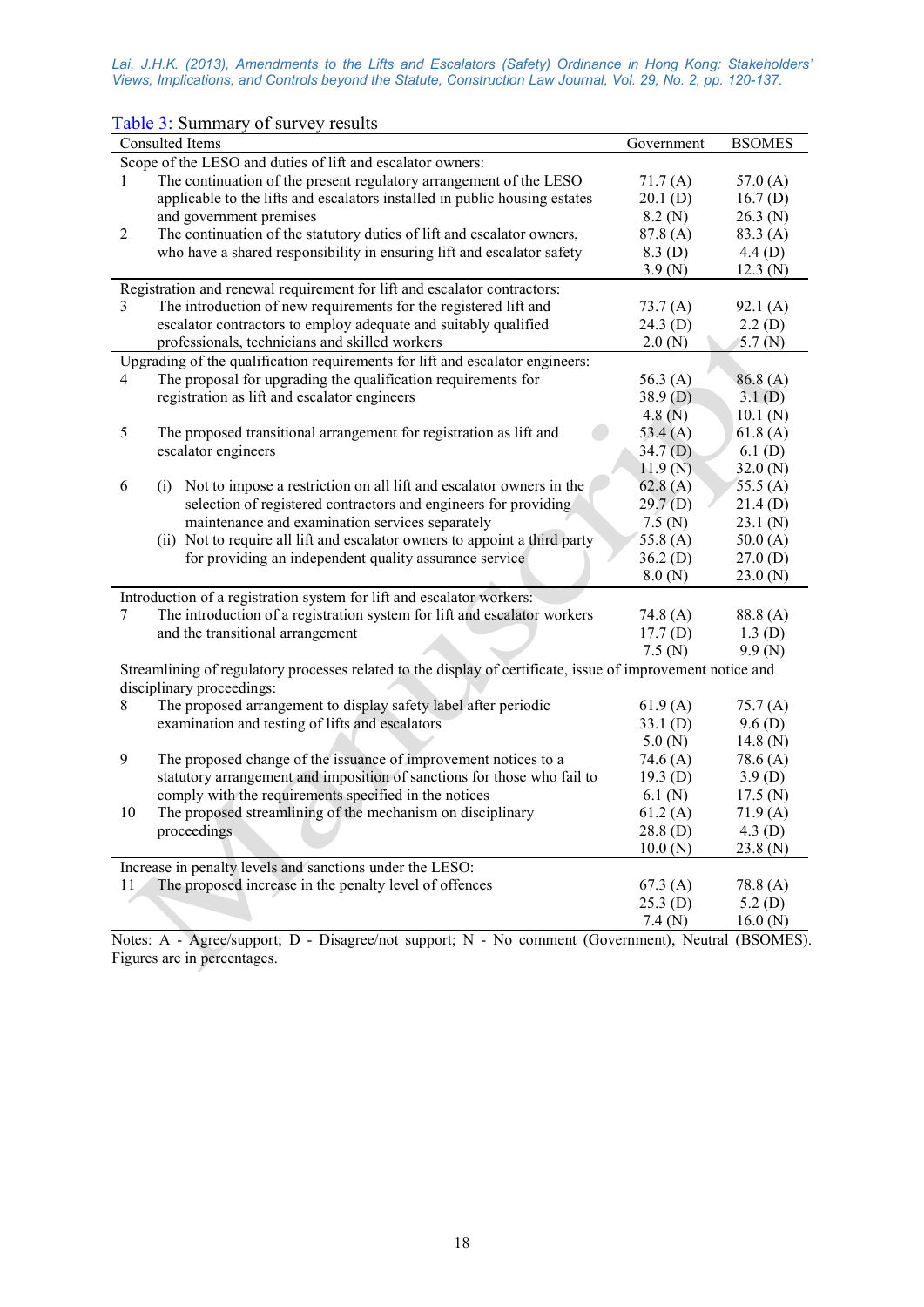| Documentary evidence |                                                                                                         | Records                                                                                                                                                                |
|----------------------|---------------------------------------------------------------------------------------------------------|------------------------------------------------------------------------------------------------------------------------------------------------------------------------|
| 1.                   | A yearly inspection that took place on 23<br>November 2001                                              | There were no mechanical problems with the escalator. It<br>was functioning properly and was in safe working order.                                                    |
| 2.                   | A half-yearly inspection that took place<br>on 27 May 2001                                              | The escalator had no defects. It functioned normally and<br>was in safe working order.                                                                                 |
| 3.                   | Weekly inspection reports on 1, 8, 15 and<br>29 April 2002                                              | Combs, fault indication panel and emergency stop button of<br>the escalator, amongst other working parts, were in good<br>working order.                               |
| 4.                   | Undesired event report compiled by Mr K<br>Y Chan, the station master who was the<br>first on the scene | The escalator had stopped, with no indication of any fault.                                                                                                            |
| 5.                   | Form A - an incident report form of MTR                                                                 | The MTR's maintenance team and the second defendant's<br>staff had confirmed that the stopping had been caused by<br>the CPL (code plate switch) being too sensitive.  |
| 6.                   | MTR technical investigation report                                                                      | The common safety switches were normal, which<br>description includes the CPL.                                                                                         |
| 7.                   | The second defendant's Log Book                                                                         | A handwritten record of 'CPLR floor plate switch check'.<br>There was no reference to it being too sensitive, and the                                                  |
| 8.                   | Photographs and a diagram                                                                               | braking distances were within proper parameters.<br>At the top and bottom of the escalator, there was a comb for<br>trapping foreign objects from entering the system. |

#### Table 4: Documentary evidence and records